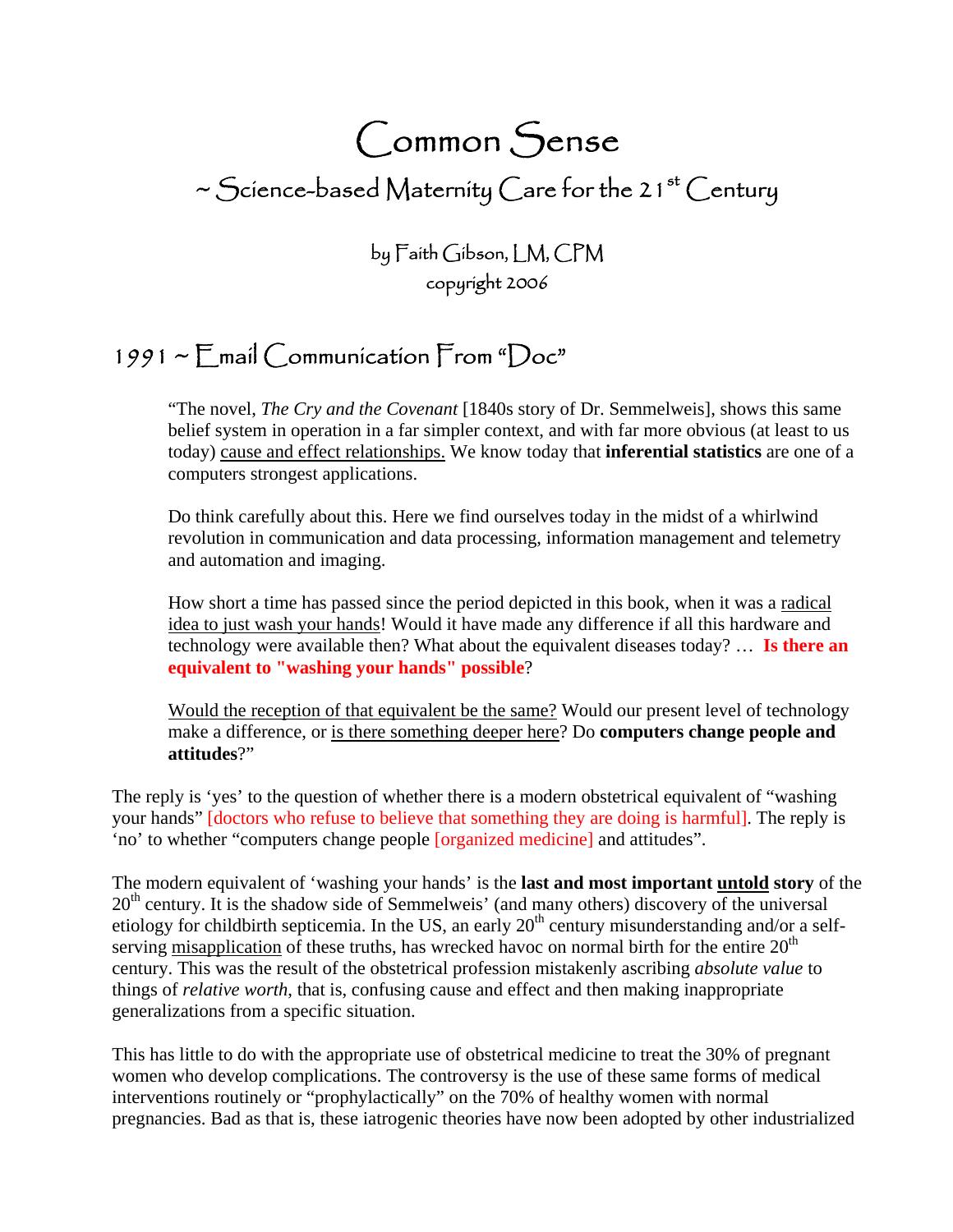2

countries and imported to the developing world to be admired and emulated because it is "what they do in America" i.e., the 'gold standard' for maternity care.

Recently a more virulent form of [not] "washing your hands" has arisen in American obstetrics. Medically-unnecessary "elective" Cesarean Section is now being promoted as the new and improved 'standard of care' for the 21<sup>st</sup> century. This iatrogenic monster threatens to contaminate the entire  $21<sup>st</sup>$  century just as perniciously as earlier forms of obstetrical *excess* did in the  $20<sup>th</sup>$ century. Humanity now seems engaged in a race to see who can be first to make normal birth an extinct form of biology. All this is predicated, in a heart-sickening way, on the misapplication and mangling the discoveries of Semmelweis, *et al*.

A preponderance of scientific literature identifies elective cesarean delivery as more than doubling the rate of maternal deaths compared to vaginal birth. In addition are immediate post-operative complications, including pain, hemorrhage, blood transfusions, infection, pulmonary embolism, and a hysterectomy rate 13 times greater than vaginal delivery. Delayed and downstream sequelae following cesarean surgery includes secondary infertility rate of 6%. The rate of ectopic pregnancies and miscarriages are also increased.

Complications of Cesarean in subsequent pregnancies include placenta abruption, placenta previa, accrete and percreta. The rate of placental anomalies rises with each subsequent pregnancy, making it the 'gift' that keeps on giving. The rate of maternal mortality associated with post-cesarean placenta percreta is 7 to 10 %, even in the very best most prepared hospitals. Additional risks to fetuses and infants in post-cesarean pregnancies include placental abruptions (increased fetal demise & stillbirth rate) and uterine rupture. For the baby, being born by cesarean increases the rate of respiratory distress and admission to NICU. A Cesarean birth also increases the rate of asthma during childhood and as an adult by 33 percent.

#### "*Primum non nocere*" "First, do no harm..." Bringing the Hippocratic Oath into the 21st Century

Physiological management is the evidenced-based model of maternity care used world wide. Physiological is: …"..in accord with, or characteristic of, the normal functioning of a living organism" (Stedman's 1995 Medical Dictionary definition of "physiological"). The principles of physiology can be used by all birth attendants and in all birth settings.

Physiological management of labor and birth is associated with the *lowest* rate of maternal and perinatal mortality and is *protective* of the mother's pelvic floor. It has the *best* psychological outcomes and the *highest* rate of breastfed babies. Dependence on physiological principles results in the *fewest* number of medical interventions, *lowest* rates of anesthetic use, obstetrical complications, episiotomy, instrumental deliveries, Cesarean surgery, post-operative complications and delayed or downstream complications in future pregnancies. Physiological management is both *safe and costeffective*.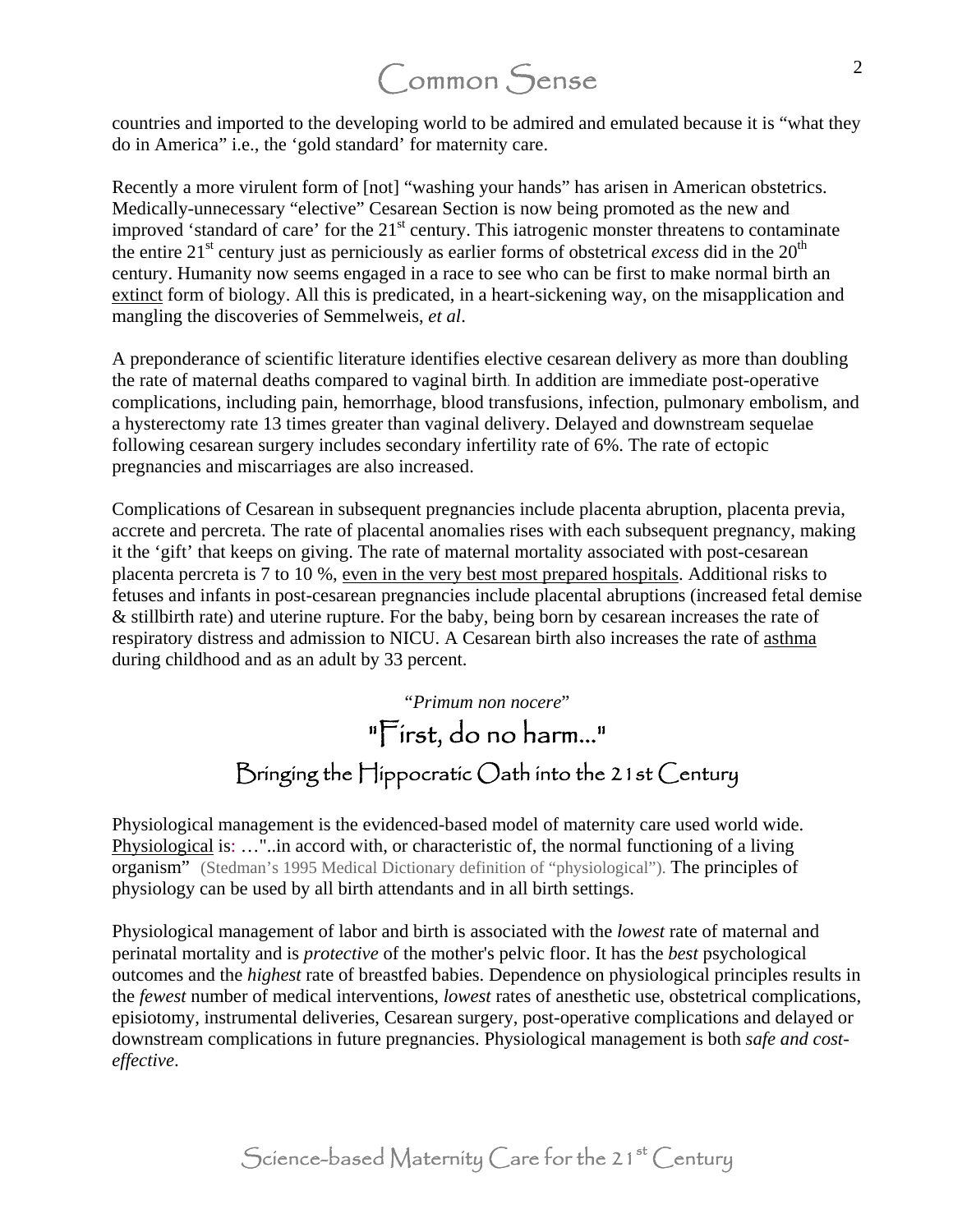Conventional obstetrics as applied to healthy women is the opposite of evidence-based, physiological management. Its associated with a high level of medical interventions, obstetrical complications, anesthetic use, instrumental deliveries, Cesarean surgery and post-operative complications including emergency hysterectomy, delayed complications such as stress incontinence and pelvic organ prolapse, downstream complications in future pregnancies, long-term psychological problems such as postpartum depression, lower rates of breastfeeding and increased asthma in babies born by cesarean section. Conventional obstetrics for healthy women is neither safe nor cost-effective. [see "What Every Pregnant Woman Needs to Know about Cesarean Section", a systemic review of the scientific literature by the Maternity Care Association of NYC at [www.maternityWise.org](http://www.maternitywise.org/)]

A long over-due and much needed reform of our national health care policy would integrate physiological principles with the *best advances in obstetrical medicine* to create a single, evidencebased standard for all healthy women. Physiological management should be the foremost standard for all healthy women with normal pregnancies, used by all practitioners (physicians and midwives) and for all birth settings (home, hospital, birth center). This "social model" of normal childbirth includes the appropriate use of obstetrical intervention for complications or at the mother's request.

#### Background about me & why I am writing this

I was an L&D nurse until 1976 but finally left when, after 16 years, I was unable to make any improvement in the 1920's version of obstetrics that was still in use in the South in the 1960s and early 1970s – routine use of narcotics, scopolamine, general anesthesia, episiotomy, forceps and manual removal of the placenta. However, in my student days our hospital was still racially segregated and a dramatically different form of care was provided to black patients. This resulted in a naturally-occurring, one-of-a-kind scientific comparison, contrasting two very different styles of maternity care – a profoundly interventionist model characterized as "*knock'em out, drag'em ou*t" obstetrics (in the all-white part of the hospital), versus a lazier-fair system for our black mothers. Black labor patients received a classic form of physiologically-management, the same type that is now routinely provided by midwives like myself. But in 1961, it all depended on whether the mother was black or white.

In our segregated hospital, Caucasian mothers were sent to the all-white labor ward on Five-North. On admission they were isolated from their family. A public shave was done and they were given a large enema. After the admission rituals were concluded, they were put to bed and medicated with a double dose of sleeping pills. As labor progressed they were injected every 2-3 hours with a narcotic mixture known as "twilight sleep" – large and frequently repeated doses of narcotics and tranquilizer drugs and scopolamine. Scopolamine is a potent hallucinogenic drug that causes shortterm memory loss and permanent amnesia of events occurring under its influence. Under these powerful drugs some women became temporarily psychotic and physically fought with the staff and even bit the nurses.

Left unattended, they fell out of bed and chipped teeth or broke their arm. To keep drugged women from getting hurt, the hospital required a nurse to stay right at the bedside through out the entire labor. When the nurses were busy, our white mothers were put in four-point leather restraints, the same kind used in the locked psychiatric wards of the hospital. This forced women to labor flat on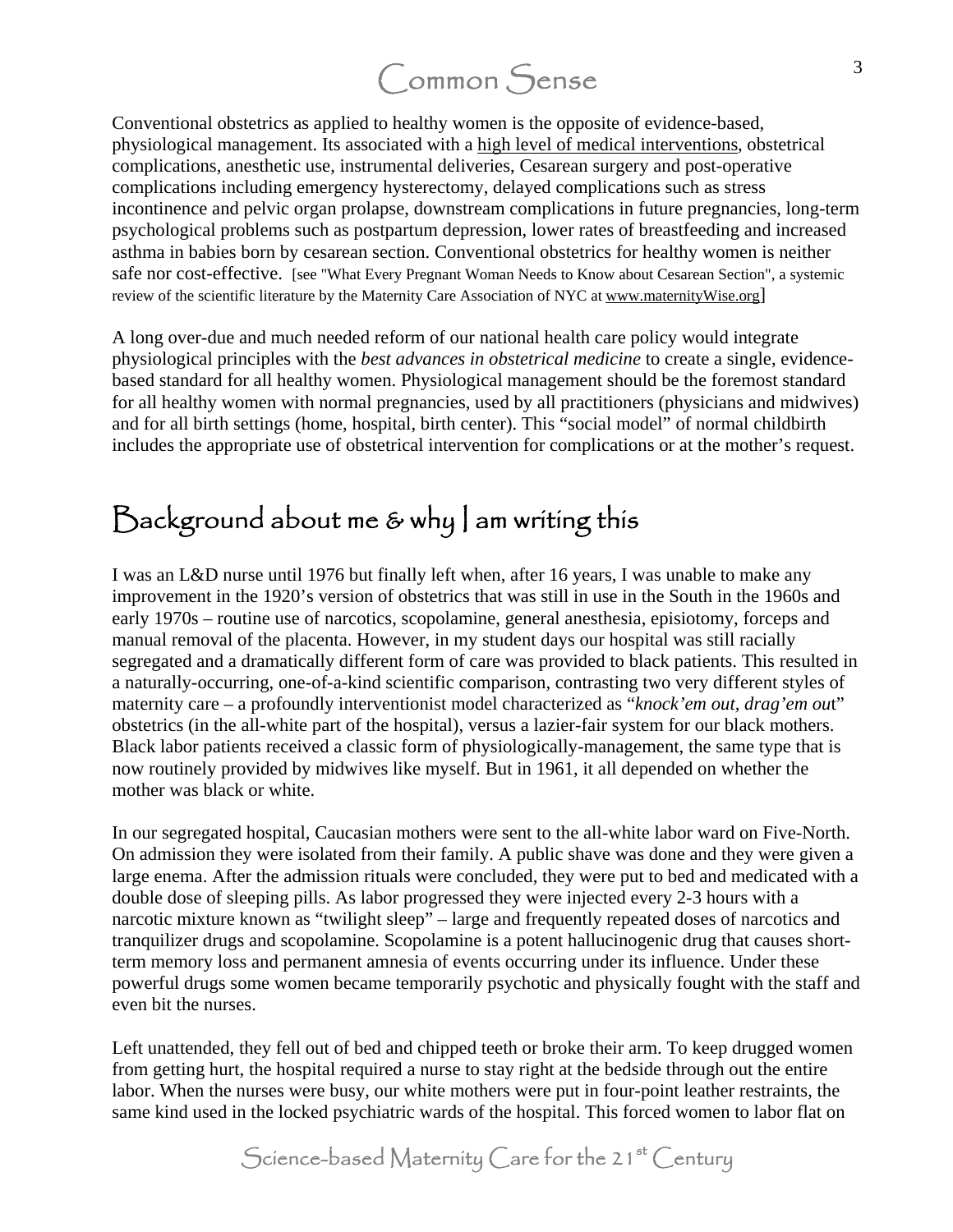their back, a position that interferes with and reduces blood flow to the uterus and placenta, making labor extremely painful and often causing fetal distress.

When the time came to give birth, these mothers were moved by stretcher to an OR-style delivery room, given general anesthesia, put in lithotomy stirrups, a "generous" episiotomy was performed, and the baby was extracted via 'low' forceps. Out of every 25 babies or so, one or more would fail to establish respirations. A significant number of babies died as a result of the drugs, general anesthesia and/ or the use of obstetrical instruments. The third leading cause of maternal deaths in the 1950 and early 1960s was from obstetrical anesthesia.

In contrast, our black labor patients were admitted to their postpartum beds in an old-fashioned four bed ward in the basement of the hospital, where they were left to fend for themselves (no labor room nurse, drugs, or anesthesia). Because they were undrugged, black women in labor were permitted to walk around unencumbered and socialize with the many other experienced women on the ward. This was very comforting to them and provided a useful source of encouragement and tips on how to cope with labor pains. In particular, our black mothers avoided lying down in bed, preferring to stand and sway or squat during contractions, while holding on to the foot of the bed. Unrecognized by the medical profession, this permitted the labor of these mothers to be undisturbed and for the physiological process to unfold as Nature intended.

When the nurses could hear a labor patient making the tell-tale sounds of pushing, we grabbed a stretcher and threw her on it. Then we raced to the elevator in an attempt to make it to the 5th floor delivery room. Of course, many (if not most) of those babies were born in the elevator, half way between the two floors. These normal births were "physiologically" managed by the nurses. The babies slipped out normally, without any gapping episiotomy wound, no gushing blood or mangling the baby with forceps. And since the mothers had no narcotics or anesthetics, their babies breathed spontaneously and did not need to be resuscitated.

Had anyone been paying attention to this impromptu study, contrasting the two styles side by side, the winner would clearly been the black mothers on One South, who enjoyed the safer, physiologically managed labors and normal spontaneous births. They were not subjected to the labor-retarding effects of social isolation, to being immobilization on their backs with four-point psychiatric restraints, to the maternal effects of being profoundly narcotized or to the slowly healing episiotomy that made it hard to sit and difficult to care for a new baby. Their babies were not exposed to intrauterine narcotics and resulting fetal distress and did not need to be resuscitated, thus contributing to increased IQ points and reduced incidence of drug addiction as young adults.

It was clear to me that Mother Nature, when respected and supported, did a darn fine job. As in Semmelweis' day, it was also obvious that the outcomes were better when doctors and medical interventions were not involved.

What was happening on One-South was a vast improvement over what went on upstairs on Five-North (the whites-only L&D unit). So when I was pregnant with my first baby I told my doctor that I wanted my labor to be un-intervened with, like the black mothers on One-South. He was kind, but a man of his time. He suggested that I have my baby before I came to the hospital, noting that the purpose of hospital birth was to provide the mother with "drugs and anesthesia". Being an obedient and faithful nurse, I followed his suggestion to the letter. At the tender age of 20 I gave birth to my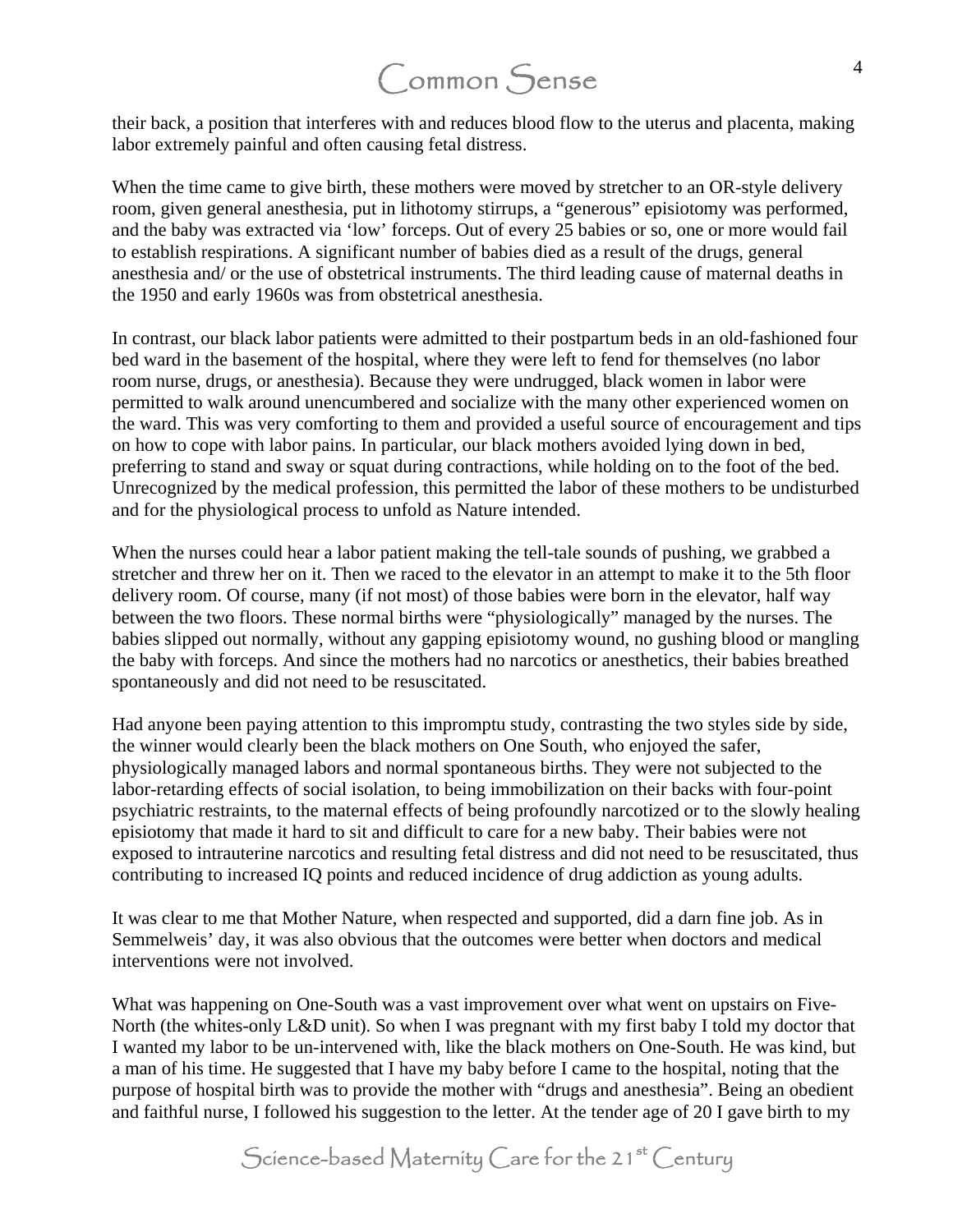eldest daughter unattended and un-intervened with in the back seat of a Renault as my husband turned our car into the emergency drive way of that same hospital.

Over the next decade I continued to work as an L&D nurse in the same warped system at various area hospitals but got fired a lot for being 'lippy'. I finally gave up, retired from nursing and joined the Peace Corps. Eventually I moved to California where I cross trained in community-based midwifery. I practiced as a Mennonite midwife under our state's the religious exemptions clause (we are originally Canadian Mennonites from Kitchner-Waterloo area of Ontario).

After providing midwifery care for the better part of a decade and without any 'bad outcome' or other precipitating incident, I was suddenly arrested by agents from our state board of medicine. The Medical Board had been convinced by the obstetrical profession that the religious exemptions clause shouldn't apply to midwives. They arrested me to use my situation as a test case. To their way of thinking any non-doctor – i.e., a midwife –who provided care to a healthy woman in labor and 'caught' the baby was guilty of *illegally practicing of medicine*. I was handcuffed and escorted to jail and held on \$50,000 bond (that year Mike Tyson's bail for rape was only 30K). After spending 15 hours in solitary confinement, my community finally bailed me out.

I did the legal research to prove that non-medical midwifery practice was lawful in our state. After 20 months of pre-trial hearing, the DA finally acknowledged the accuracy of these conclusions and dropped the charges. This turned out to be a bombshell for organized medicine and caused them to change their century-long effort to prevent the lawful practice of traditional midwifery. For decades they had stiff-armed all the attempts by direct-entry midwives to get a licensing law passed. After traditional (non-medical) midwifery was declared to be 'lawful', they suddenly sponsored a midwifery licensing law that contained a "poison pill"—a mandated provision that midwives would never be able to met. I and about 150 other licensed midwives provide home-based midwifery in the state of California. But in spite of having a midwifery license, we are all technically out of compliance with the law – a constant problem for mothers and midwives that is going on its  $13<sup>th</sup>$ year.

Being arrested is traumatic*.* To prevent a reoccurrence, I applied the idea: "hold you friends close and your enemies closer" to my situation. After the criminal case against me was dropped, I started attending each and every Medical Board meeting. After13 years of this devotion, I have become their 'pet' midwife and finally am able to have some small measure of influence on the Medical Board and its control over midwives.

Last year I compiled an evidence-based standard of care for licensed midwives (the only evidencebased standard for any health care profession that I know of!) and miracle of miracles, the Medical Board accepted it and **incorporated it into regulation**.

The next (and last) thing on my list is to address the  $21<sup>st</sup>$  century equivalent of "washing your hands", via an informed and informing public discourse. This is where the scientific community and **inferential statistics** comes in. The historic *inability* of the obstetrical system, as currently configured, to provide appropriate maternity care to healthy women needs to be established unassailably thru the use of inferential statistics, so that a fair evaluation can be made and reforms instituted.

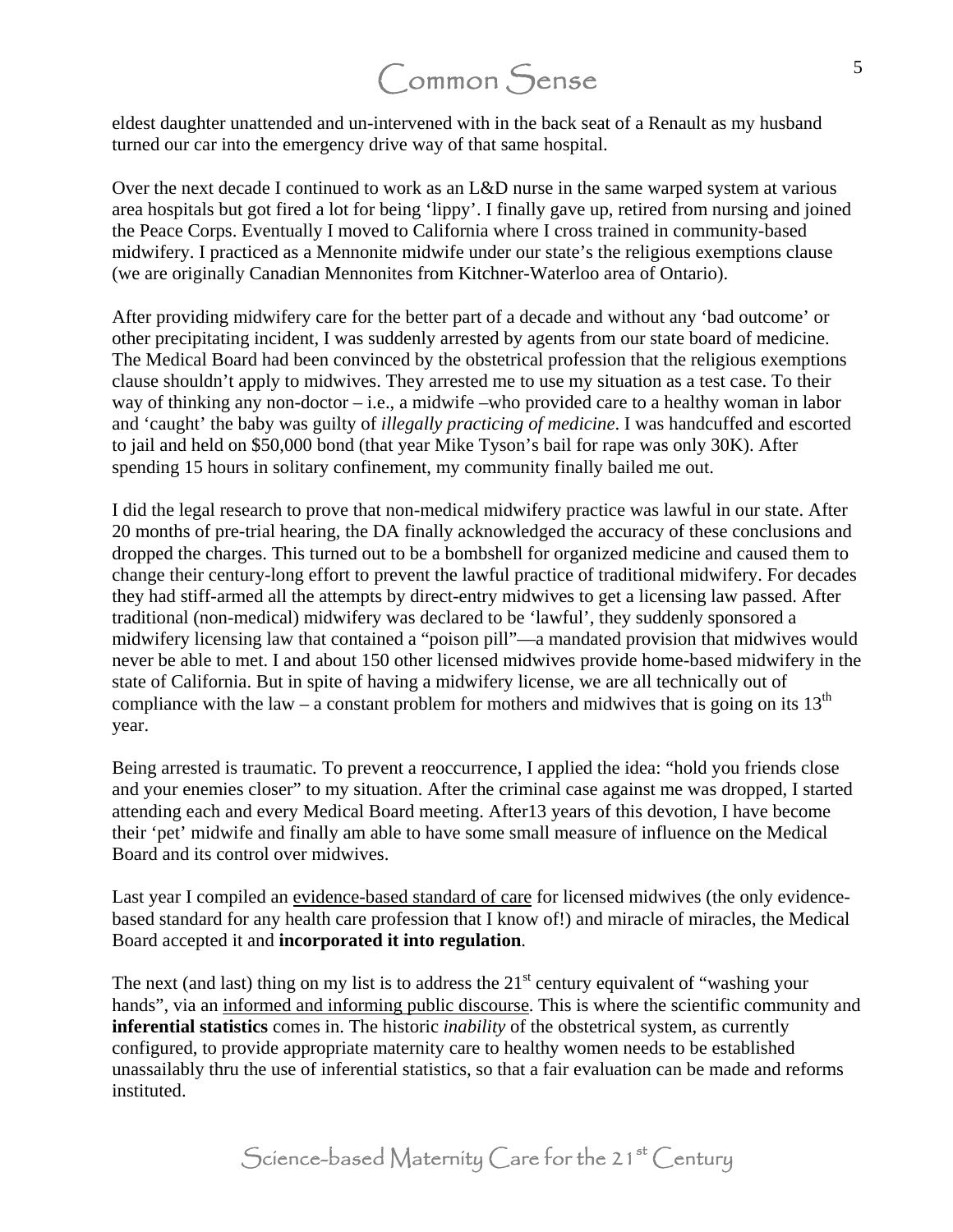Science-based care would mean reforming our national maternity care policies so as to rehabilitate obstetrical practices, in particular, the way they provide care to healthy women. This reform is not about midwives or promoting planned home birth. It's about healthy women being able to get the same high quality, science-based principles of physiological management in every setting and by every category of birth attendant. Nor is it about any slacking off in the use of aseptic principles, including appropriate use of sterile supplies and sterile technique in their proper place.

Based on sound scientific principles, the physiological management of normal labor in healthy women with normal pregnancies should be the foremost standard of care for all practitioners regardless of status of birth attendant (midwives, GP, FP and obstetricians!). It should be the same in all locations – home, hospital, independent birth centers. Women should not be forced into a midwife attended home birth because they cannot find anyone else who will provide physiological care and that no other birth settings is able to provide the elements for success for physiologic process. One of the reasons that obstetricians and hospitals are unprepared to provide physiologic care for a normal labor and birth this is that medical schools no longer teach the art and science of physiologically management.

One small step to towards a more functional system would be to stop using the word 'obstetrical' when referring to the care of healthy women. For hundreds of years, the normal, non-surgical care for pregnancy and normal birth has been called 'maternity' care. The obvious origin of this word is 'maternal' and it describes care organized around the needs of the mother. This simple correction would help us realize that childbirth is primarily about the mother and baby and *not* about obstetricians.

#### Semmelweis' dilemma, twice removed

The medical profession has always had an extremely contentious relationship with any scientific discover or theory that threatened established doctrines or practices. While we are an entire continent and more than a century away from Austria and the era of Dr. Semmelweis, some things never change. There seems to be a universal propensity within the obstetrical profession to stiff-arm any evidence that reveals their customary practices to be ineffective or harmful. Time and again the historical record shows doctors resisting and rejecting scientific knowledge when it refuted their favorite theories or required a change of practice.

The most disturbing and well-documented display of this regrettable trait comes from the  $19<sup>th</sup>$ century story of Dr. Philip Semmelweis, who was a professor of obstetrics at a prestigious teaching hospital in Vienna during the 1840s. The historical novel *The Cry and The Covenant* accurately chronicled the life and times of Dr Semmelweis. During the 17<sup>th, 18th</sup> and 19<sup>th</sup> centuries, hospitalbased epidemics of 'childbed fever' swept across Europe and resulted in wholesale death of hospitalized maternity patients. At the University of Vienna hospital, where Dr Semmelweis trained and taught, 700 new mothers (and their babies) died each year, an average of two a day. Between 1841 and 1846, **2,000 women died** in the medical division.

In an effort to stop this carnage, Dr. Semmelweis searched for the reason why women who gave birth in his hospital died in great number, while women who gave birth at home did not. Eventually Dr Semmelweis amassed incontrovertible proof that purulent organic material (pus and human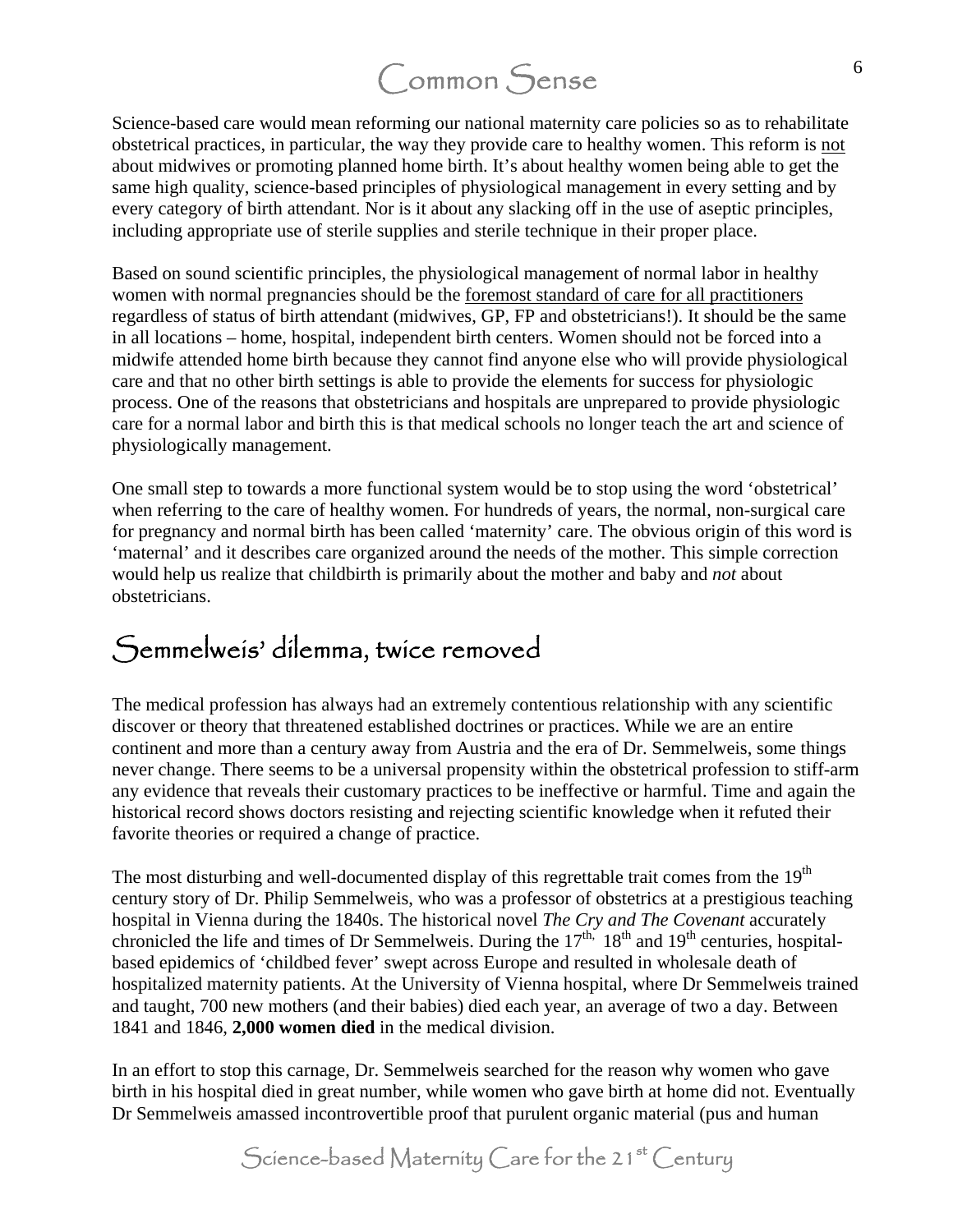cells) carried under the fingernails of doctors and med students was directly responsible for the fatal childbirth septicemia. In his own words Dr. Semmelweis concluded that: "puerperal fever is caused by the examining physician himself, by the manual introduction of cadaveric particles into bruised genitalia".

In an era before the invention of sterile exam gloves, the specific practice in question was med students doing sequential vaginal exams on healthy laboring women without having washed and disinfected their hands between the *autopsy room* and the *labor ward* or *between* each labor patient. As a result of this dangerous practice, undelivered mothers became contaminated with the hemolytic streptococcal bacteria and developed a virulent septicemia that caused death within 72 hours. During the worst of these epidemics, 50% of maternity patients (mother *and* baby) died from hemolytic septicemia in the famous teaching hospitals of Europe. According to historical records, the all-time worst epidemic of contagion occurred at the University of Jena – over a four year period of time, *not a single mother left the hospital alive*.

Dr. Phillip Semmelweis reformed these iatrogenic practices by introducing prophylactic hand washing in chlorine of lime solution. Like a miracle, the maternal deaths in his institution fell from 18% (one out of five) to 0.2% (one out of 200) in the eight months between April and December of 1847. From that day forward, he devoted his entire career to preventing unnecessary maternal deaths by teaching and preaching the use of asepsis principles.

Unfortunately his 'radical' but life-saving ideas were ridiculed and dismissed as absurd by his physician colleagues. They thought it inconceivable that the healing hands a doctor (or his instruments) could ever, under any circumstances, be a vector for a contagious fatal illness. Obstetricians in Dr. Semmelweis' day, like Bull Conner (the infamous 1960s sheriff of Birmingham, Alabama), also said "**never**", only this time it was to the idea that childbed fever could possibly be caused by poor obstetrical practices.

It is important to note that many other knowledgeable people of that era were equally critical of these obviously harmful obstetrical practices. They too were unwilling to settle for superstitious explanations that blamed fatal epidemics of childbed fever on everyone and everything else other than the real culprit – poor obstetrical practices. None of this mattered.

No good deed goes unpunished, especially in the world of medicine. Dr Semmelweis' simple but effective solution was ignored and ridiculed by his contemporaries, who could not wrap their minds around something so unglamorous and straightforward as washing their hands. They could not permit themselves to acknowledge something that would have required them to take responsibility for harmful practices and institute corrective measures. For his trouble Dr Semmelweis soon lost his prestigious post in Vienna's most famous hospital. Then he lost his reputation and eventually his profession. He died prematurely of hemolytic septicemia in yet another attempt to demonstrate the direct connection between this pathogen and fatal infection. He left behind a young widow and several children.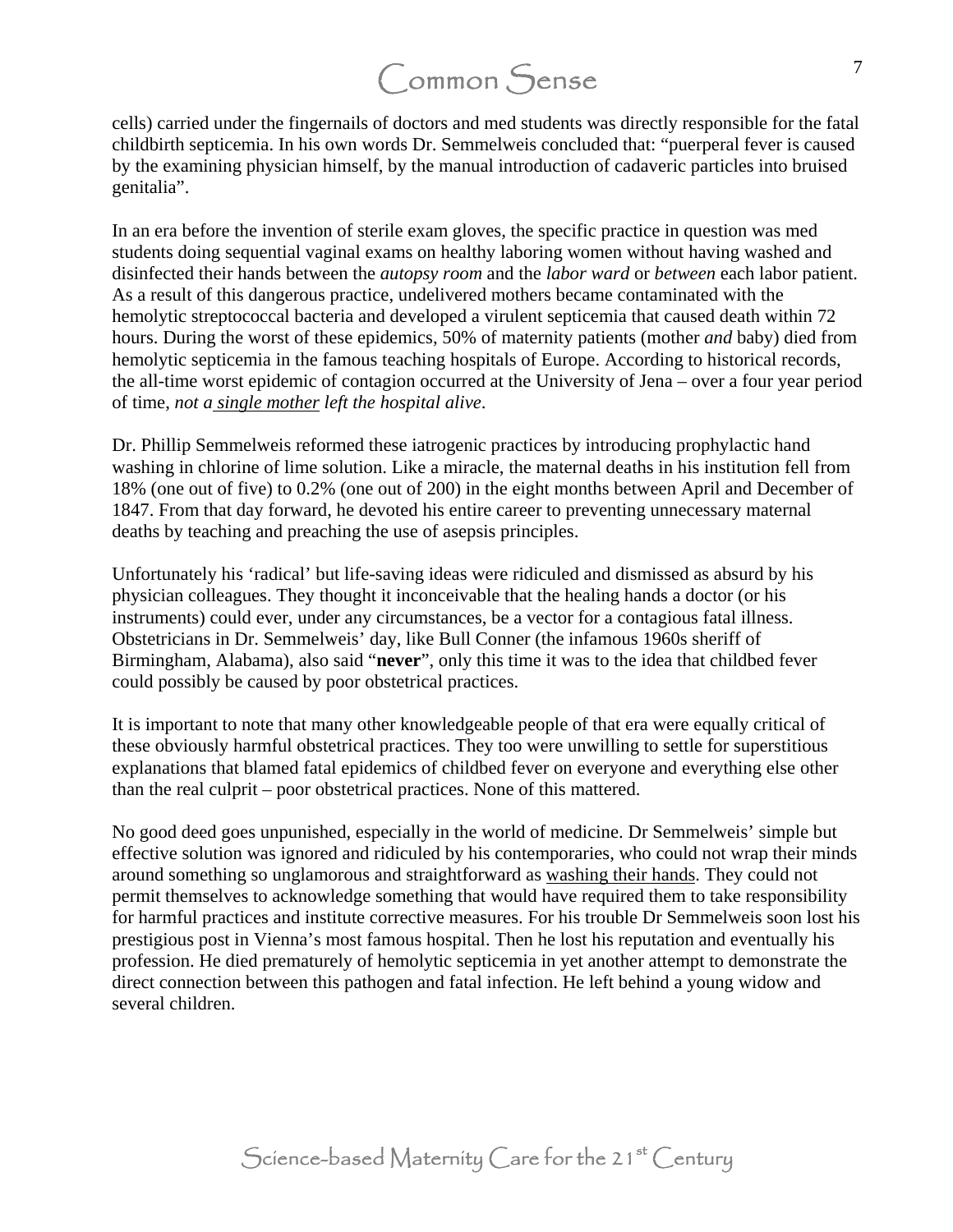#### The Modern Obstetrical Equivalent of "Washing your Hands"

Over the course of the last century, the refusal of the obstetrical profession in the US to acknowledge or correct harmful policies has resulted is a systemized form of obstetrical iatrogenesis. This irrational system was brought into being by applying – without any scientific proof —two illogical and untested theories. The first was to simply declare that normal childbirth was a pathological process. Second was to define all previous methods of 'normal' management as old-fashioned and substandard and to set about to systematically eliminate them. In place of noninterventive and physiologically appropriate care, they routinely imposed interventionist obstetrics on healthy women. Of course, this required a large infrastructure of obstetrical surgeons and maternity wards in acute care institutions. But once built, they did come. In our time, these misguided and potentially harmful forms of childbirth care for healthy women are being promoted by the American College of Obstetrician and Gynecologists (ACOG), a professional organization representing the interests of obstetricians.

However, the scientific literature – research published in medical journals, textbooks, measures of maternal infant well-being such as birth registration and vital statistics data – all identify increased risk and unnecessary expense when drugs and surgery are compared to normal or 'spontaneous' birth in a healthy population. These scientific sources all make it clear that routine obstetrical interventions in normal labor, and normal birth when conducted as a surgical procedure, are always more dangerous for healthy women with normal pregnancies than the use of physiological principles. Scientifically speaking, the connection between higher rates of medical intervention and higher rates of complication are *not* a controversial finding. Reliable scientific evidence is neither lacking nor incomplete, nor is this data the subject of great methodological disputes.

I believe this problem can only be corrected if the "how*"* we got to this point and "why*"* it has become a self-perpetuating aspect of American life can be understood by scientific researchers and eventually made part of the public discourse.

I have 9 and 13 y/o grandsons who will marry someday. Their normal healthy wives will need to receive science-based maternity care appropriate to healthy women with normal pregnancies. However, as of 2004, the **CS rate** was **30%**. Cesarean surgery was far and away the most commonly performed hospital 'procedure' --**1.3 million** --at an annual cost of **14.6 Billion dollars** (for 2003). ACOG is predicting it to *double* within a generation. God help us if a pandemic of avian flu, bio-terrorist attack or a dirty bomb ever happens. Hospital resources for genuinely ill and injured will instead be filled with healthy women having scheduled Cesareans. There will be no one left in the medical field who knows how to manage a normal birth.

Many justify this type of industrial-strength intervention as "buying us better babies". But the science is unequivocal – the liberal or elective use of C-section does NOT improve perinatal outcomes. In addition, it increases the economic cost of childbirth by two or three-fold. But irrespective of the science, the obstetrical profession is quietly, but successfully, promoting the idea that normal vaginal birth is 'last century'. According to ACOG spokespersons, it's harmful to mothers and babies, and ripe to be replaced with high-tech interventions like Cesarean on demand.

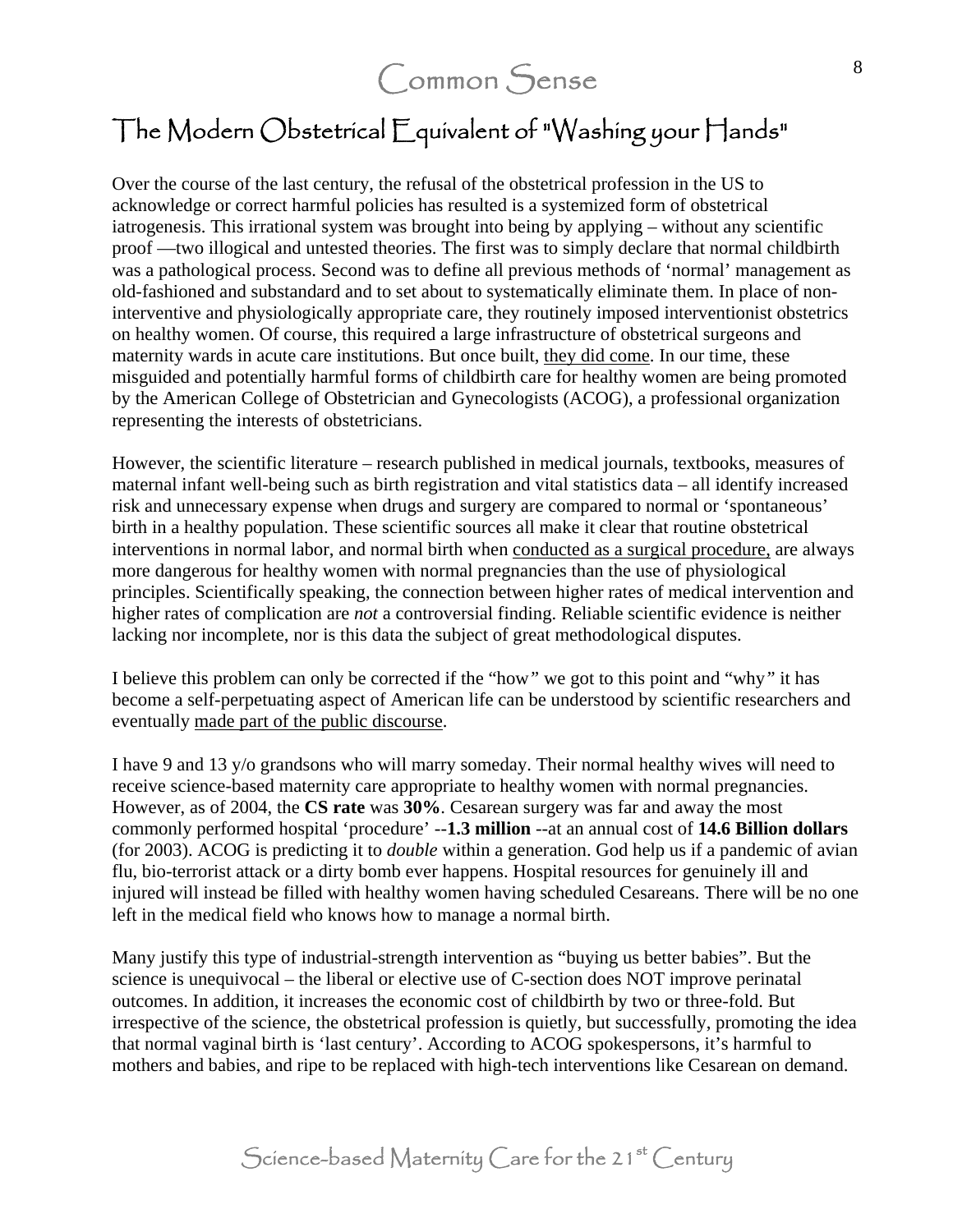Acting on the idea of the Cesarean as the  $21<sup>st</sup>$  century standard, a popular Michigan hospital is remodeling its maternity wing by replacing 50% of its LDR rooms with surgery rooms, in anticipation of a 50% CS rate by the time the new unit opens in 2011 (more of the "build it and they will come" approach). The March 2006 report by the National Institute of Health (NIH) on "Maternal Request Cesareans" purports to have found little scientific evidence to determine the relative safety of normal vaginal birth vs. elective Cesarean, leaving it up to the 'consumer' – the "*have it your way*" solution made famous by Burger King.

Politically speaking, the obstetricians involved in the NIH panel had a vested interest in not looking too closely at the problem. This was confirmed by a past president of the American College of Nurse Midwives, (Judith Rooks) who attended this conference. Ms Rooks is an academic herself and a very credible witness with impeccable credentials. She concluded the following about the methodology used and the vested interests of the lead researchers commissioned to produce the 375 page NIH report:

"….this huge report was based on a ridiculous methodology … [and] written before the conference started. The "draft" report was changed almost imperceptibly as a result of the actual conference, which I concluded was a hoax to make it seem like the final report resulted from an honest, intellectual, open and transparent process.

Dr. Viswanathan works for RTI, a research company in Research Triangle Park, North Carolina. Dr. Visco is associate professor of uro-gynecology at the University of North Carolina and moonlights at RTI International. The NIH contracted with RTI to conduct the review. The review methodology, set out prior to the review itself, insured that NIH would get the product they wanted.

Anyone familiar with the literature would have known that … a view limited to evidence from RCTs would have predicted the outcome" [email communication June 2006]

Obviously, it is unethical to randomly assign women to a "maternal choice" cesarean and methodologically impossible to 'blind' care providers to the study arm. When the NIH restricted their literature search to only RCTs, it assured that the obstetrical profession could claim (abet a disingenuous one!) that no 'scientific' studies were able to identify Cesarean as riskier.

But decades of routine obstetrical intervention in so-called "normal" vaginal births has also seriously **skewed** the statistics toward an unnaturally high level of complication. Women are routinely immobilized in bed with continuous EFM, IVs, Pitocin, narcotics, epidural, antigravitational positions for pushing, episiotomy, vacuum, forceps, etc. This make so much morbidity in vaginal birth that C-section starts to look pretty good – that is, it looks like it is not *that much* more dangerous. Why not "have it your way", especially since Cesarean surgery is so much more convenient for obstetricians and profitable for hospitals?

The failure of the NIH to recommend against medically unnecessary CS was welcomed by ACOG, as it supported their efforts to get a unique procedure code for 'maternal request cesarean'. This will assure that health insurance carriers and federal Medicaid program compensate OBs for performing medically unnecessary Cesareans. A recent article in *Ob.Gyn.News* reported on the NIH maternal request cesarean conference with a banner head line that read "HONOR HER CHOICE".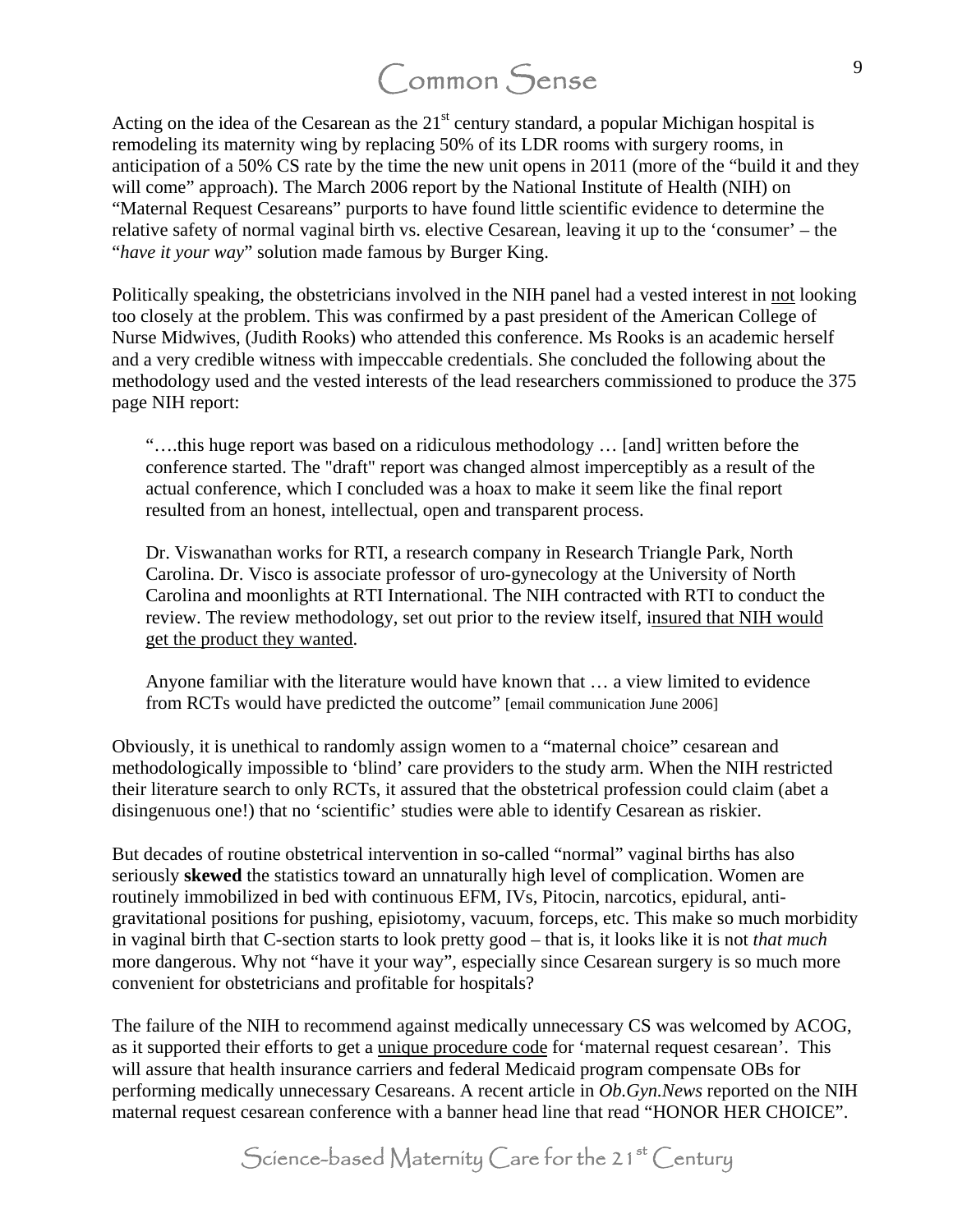It interpreted the NIH report as paving the way for a widening use of Cesarean surgery for *little or no* medical reason.

In the face of overwhelming evidence to the contrary ACOG, wants the public to accept the medically unnecessary C-Section as the new and 'better' standard of care. ACOG's blind spot (of self-reference) seems to be equal to their entire field of vision. Dr. Semmelweis would recognize the same chevalier attitude, stonewalling and denial of evidence to the contrary.

Organized medicine repeatedly jacks ups the ante and yet no one in the press or media or public ever says a word about this irrational snowballing monster. Each time America is silent, ACOG's minions take another big step towards their dream machine of bankers' hours obstetrics, while dramatically reducing their liability. After a hundred years of accepting without question the notion that "birth is a surgical procedure", the American public readily believes that it has no business "meddling" (or even asking spot-on questions) about what they see as the unassailable expertise of obstetrical medicine. People are generally convinced that anything doctors do (or recommend) must be scientifically-based and gives obstetrical medicine an unjustified 'free pass'.

#### How the Heck Did This Happen? Bedrock of the Story…

In 1881, Pasteur drew a picture on a chalk board at a prestigious medical meeting of what streptococcus bacteria looked like under a microscope. Pointing to rectangular microbes that resembled a string of box cars on a train track, he made his now famous pronouncement "This, gentlemen, is the cause of Childbed Fever". This permanently ended the old notion of 'spontaneous regeneration' -- a 2000 year old wrong explanation of infection – while simultaneously giving rise to the modern era of medicine.

Before Pasteur's germ theory was widely known, doctors couldn't exactly pinpoint what was causing maternity patients to become septic, but they *did realize it was associated with hospitalization* – aggregating childbearing women together in an institution. It was common acknowledge that the mortality rate was several time higher in hospitals than for women who were delivered at home. This was even true for women who precipitated on the doorstep of hospital before any "care" could be given (vaginal exams, exposure to dirty linens, etc).

For example, Dr DeLee, one of the two most important obstetricians in the early history of American obstetrics, had this to say about the synergistic relationship between physicians and hospitals as the source of virulent infection in normal childbirth:

"Without doubt, the physician carries the greatest danger of infection to the confinement room. The germs in the air, in the bed clothes, in the patient's garments, even those of the vulva, may be the same in name as those he brings with him, but the former are *not virulent*, as they usually have been living a saprophytic existence. The physician comes in daily contact with infections disease, pus, and erysipelas cases, and his person, clothes and especially his hands, may carry highly virulent organisms." [P. 291]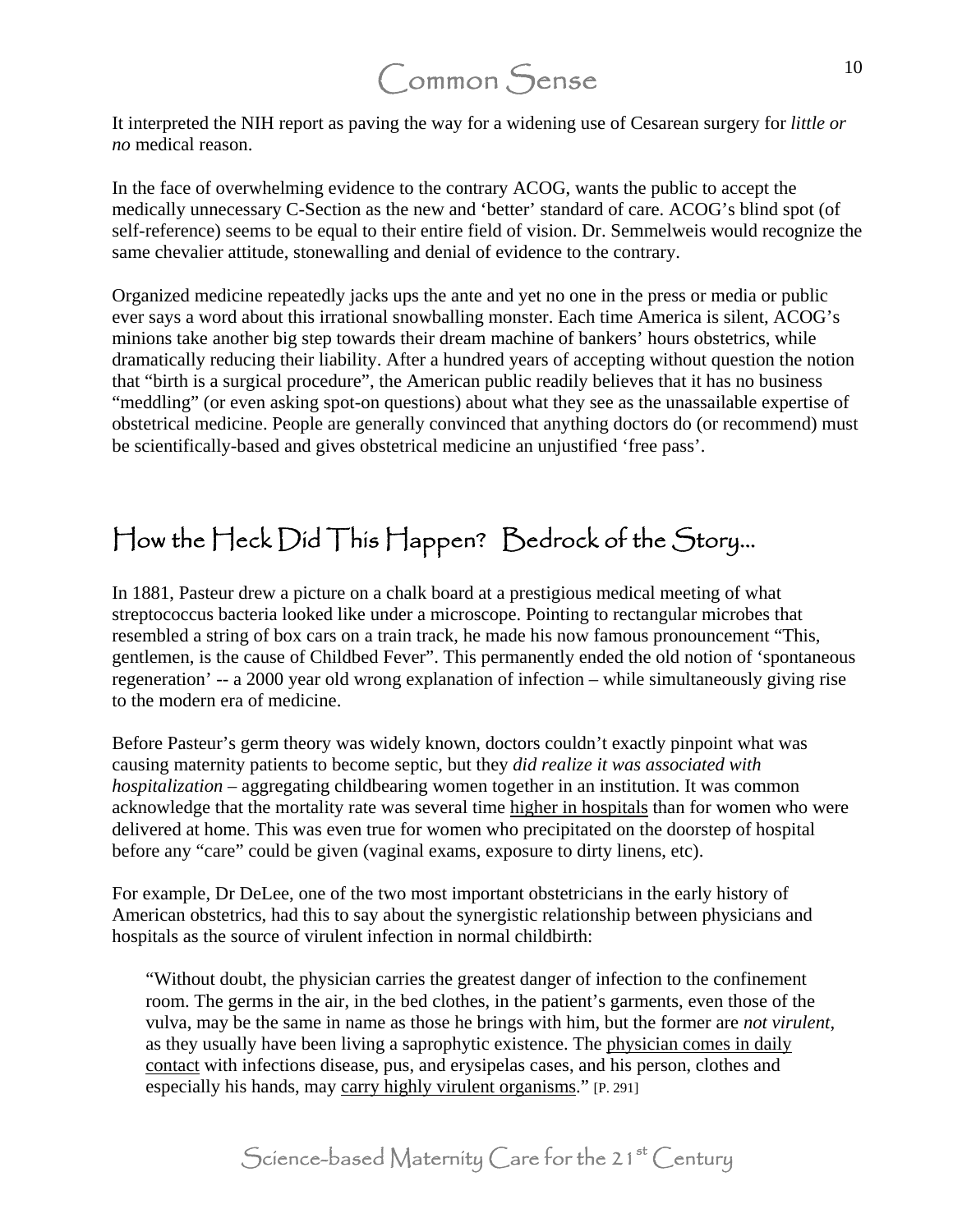"The air in the ordinary home does not contain any virulent bacteria, but this cannot be said of general hospitals admitting pus cases, pneumonia cases, and tonsillitis patients into the same wards with maternity patients. That under these circumstances puerperal infection may originate has been amply demonstrated to the author. The maternity case should be in a part of the general hospital absolutely isolated from the rest of the wards, best in a detached pavilion of its own as the older obstetricians have always taught." [p. 294]

Some even suggested moving normal childbirth back out of the hospital as the safest strategy. Of course, this would have required that obstetrical professors and medical students travel back and forth to each mother's house to individually manage each labor and birth. However, doctors were keenly aware of the educational value of clinical training, which was exceeding difficult when patients were widely dispersed in their own homes.

Hospitals were an irreplaceable source of patients as teaching cases, more commonly referred to as "clinical material" and a model of efficiency for medical students. The obstetrical profession was (and is) staunchly committed to preserving hospital-based services for childbirth. In order to protect obstetrical education it was necessary to preserve hospital birth. In order to preserve hospital birth, it was necessary to protect its reputation. To protect its reputation, it was vital that they eliminate the fatal epidemics of iatrogenic septicemia. To achieve these goals in the post-Pasteur era, the obstetrical profession threw itself, with gusto, into the development of new aseptic practices for maternity care.

Among themselves, doctors also admitted that it wasn't just hospitalization that was associated with increased rates of childbirth septicemia. The more manipulations done during labor (vaginal exams, rubber bogies gradually filled with water to pry open the cervix, etc), the more infections. The same observations applied to surgical procedures – episiotomy, forceps, Cesarean section, etc – they all greatly increased the rate of morbidity and mortality. Here is how the problem was describes by Dr. DeLee [p. 292-293]:

"Let the [mother's] natural immunities be broken down , as by severe hemorrhage, shock, eclampsia, etc or let a new virulent bacterium be introduced; let the accoucheur in his manipulation carry too many of the vaginal bacteria up into the uterus (a procedure not entirely avoidable), or let him, by his operations, bruise and mutilate the parts too much, or let him break up the protective granulation referred to, and the germs will rapidly invade the system, producing a disease know as puerperal infection, termed by the older writers as child-bed fever.

The asepsis of the patient therefore consists mainly in the preservation of her immunities by sustaining her strength, procuring a normal course of labor, avoiding the necessity for operative interferences, and conducting these with the least possible amount of damage."

How frustrating for doctors to realize they could step in and bring the labor to a 'timely' conclusion, but then the mother (and baby) might well die from infection. So the discovery of pathogenic bacteria as the source of infectious disease was very exciting. Finally, there was something that could be seen under the microscope and which could be killed by strong chemicals and exposure to heat. An understanding of the germ theory and the principles of antiseptic and aseptic practices provided a sure fire way to prevent wholesale epidemics, thus making the hospital once more a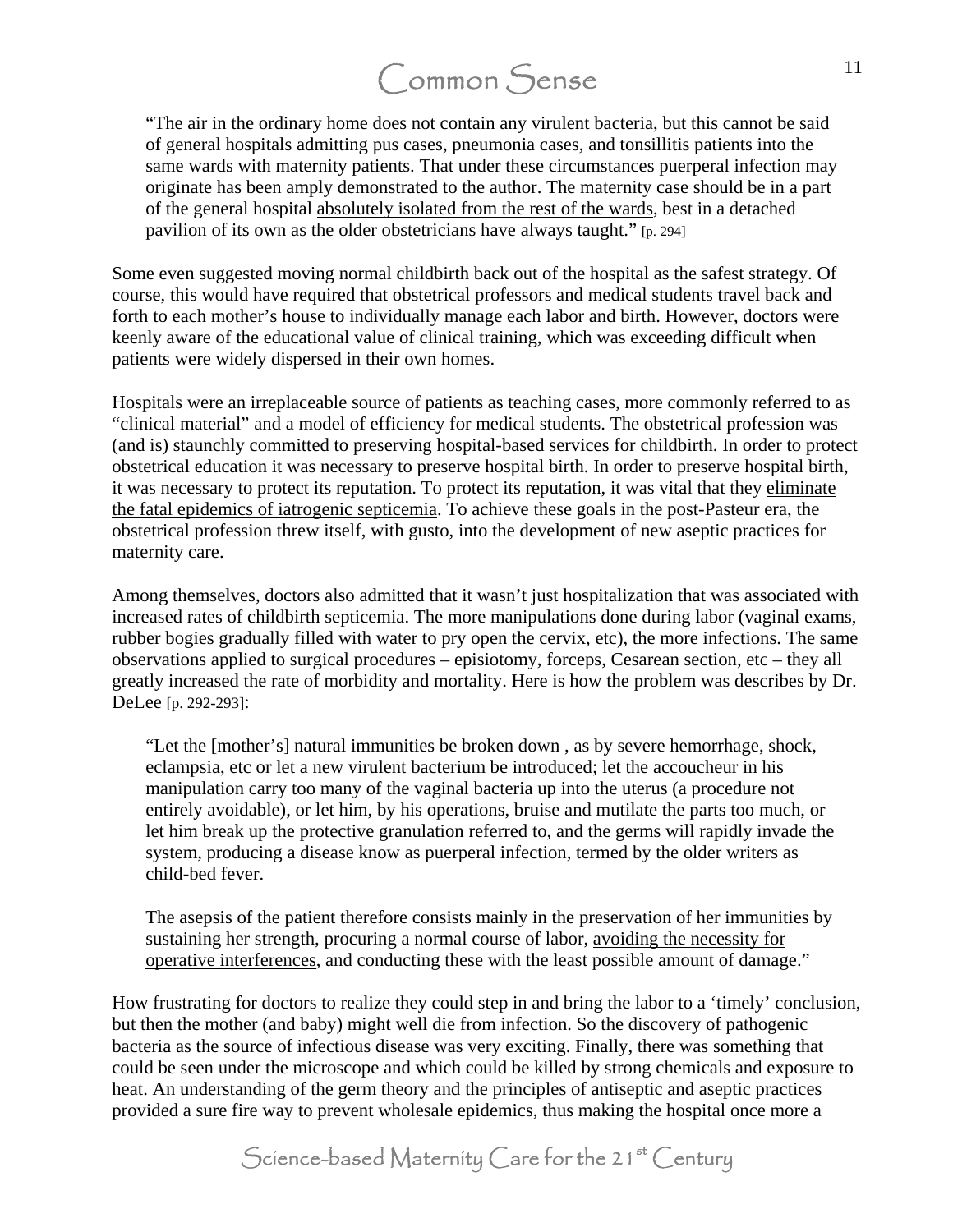place of healing instead of death. This preserved the place of obstetrics in the medical school scheme of clinical training. It also propagated the idea, in the minds of the public, of hospitals as a place for desired professional services.

However, the obstetrical profession, at least in the US, interpreted these ideas in a strangely *distorted* way. They believed that aseptic principles would simply eliminate infection period – a magic bullet. They saw it as a 'free-pass' to the unbridled use of interventionist obstetrics, but without the shadow side of higher maternal mortality. No longer did they have to suffer thru an unduly long labor or put up with a mother that refused to push as they directed. Instead they could just wash their hands in a chemical liquid, instruct the nurse to drape the patient with clean linens and use sterilized stainless steel forceps to pull that baby right out, lick-a-tee-split. If the placenta took more than five minutes, they could put on rubber gloves (also dipped in antiseptic chemicals) and reach up and drag the placenta off the wall of the uterus.

It was a *Eureka* moment – perfect control of childbirth -- Mother Nature *zip*, doctors batting a thousand.

So with Yankee ingenuity the obstetrical profession threw itself into approximately 30 years (1880- 1910) of antiseptic and aseptic-based remodeling. Hospitals were striped of all 'fu-fu' – no rugs, curtains, upholstered furniture, strict house keeping standards, virtually painting the wall and floors with the early version of Lysol. Visitors to the maternity wards were dramatically restricted and children under 16 totally barred from visiting their mothers or new siblings. Delivery rooms were tiled floor to ceiling; all equipment was stainless steel or chrome for easy disinfecting.

Doctors ordered laboring women to be isolated from their families behind doors marked "No Admittance – Hospital Personal Only". On admission to the labor ward each laboring woman was forced to bathe, then her public hair was shaved off, an enema was administrated and repeated every 12 hours thereafter. These rituals were all based on preventing 'auto-infection' or the erroneous idea of that the most dangerous and virulent pathogens actually came from *the woman herself*.

Thankfully these huge (and publicly embarrassing) epidemics did finally come to an end. To this day, no one can say if it was *because of* or *in spite of* these extreme measures. And even with these elaborate rituals of asepsis, the goal of zero deaths from septicemia eluded obstetricians. The death rate in operative cases was five times higher compared to 'normal' births. The inability of aseptic principles to entirely eliminate infection was not the only problem.

First, childbearing itself in healthy women is not fundamentally dangerous and does not routinely benefit from surgical skills. Second, infection was not the only mortal danger that childbearing women faced. The most consistent threat was from poverty, malnutrition, disease, overwork and forced childbearing which mothers and babies faced in huge numbers in the early hours of the 20th century. Third, medicalized birth actions failed to account for the serious harm -- including permanent disability or death for both mother and baby -- that could and did result from the routine use of medical interference. But most unfortunate of all, these harmful medical interventions did nothing to address the underlying social problems of poverty and overwork. They did not contribute to the greater goals of public health in a profound and long lasting manner.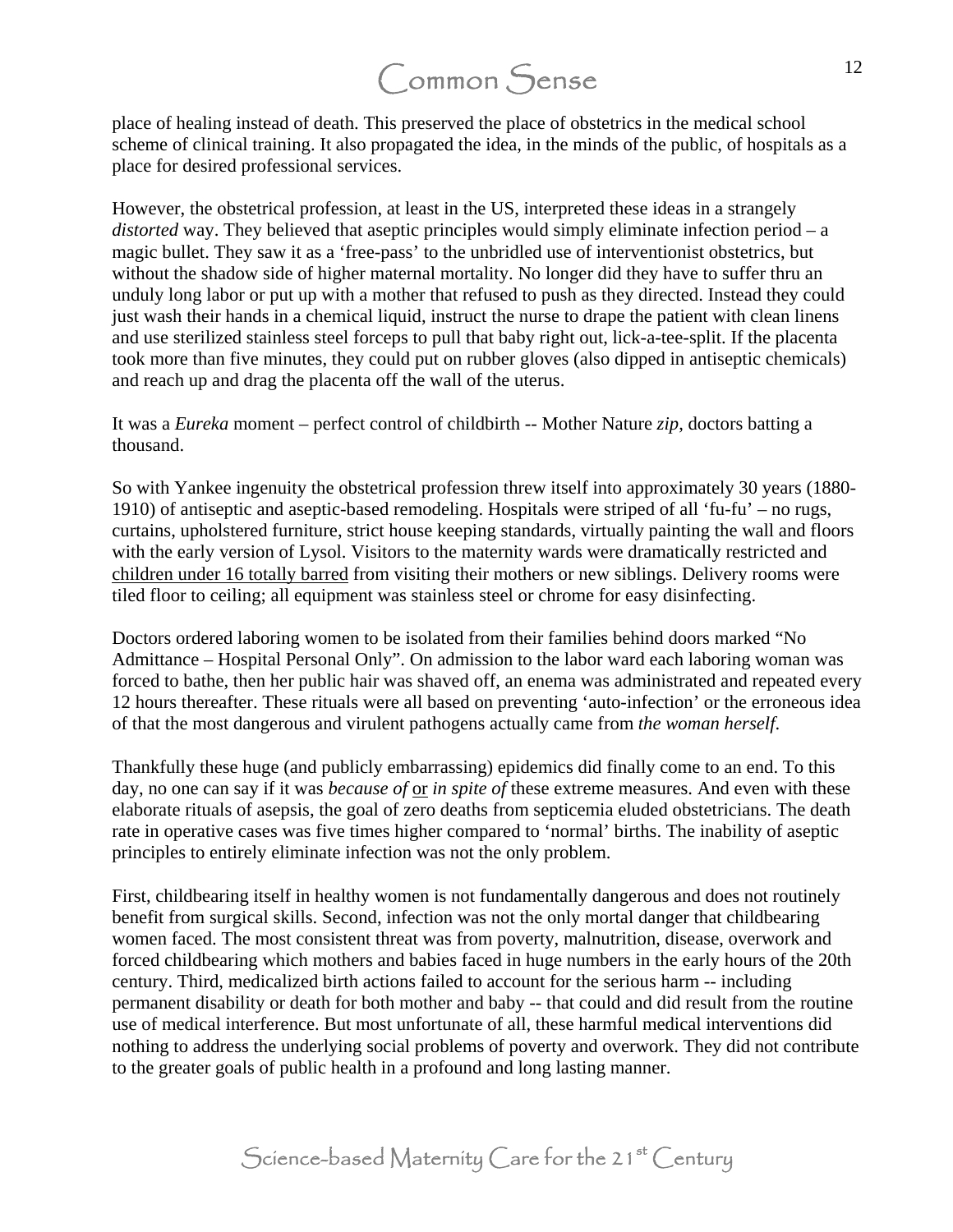It was primarily these unfortunate socio-economic factors -- *not* the nature of normal childbirth in healthy women -- that resulted in an alarming rate of death and disability at the beginning of the 20th century. From 1910 to 1930, as midwives and bio-safe, physiologically-managed midwifery was replaced by interventionist obstetrics, an already difficult situation worse was made. The maternal mortality rate rose by 15% a year and the birth injury rate for babies increased by 44% during the decade from 1910 to 1920.

In a sick, self-interested way, the high mortality and morbidity were an advantage for the obstetrical profession, as it validated their claim that childbirth was fundamentally dangerous. If a woman was in a world class hospital, cared for by a famous doctor and a large skilled professional staff, her birth conducted as a major operation, and she still died, then *childbirth* must really be extraordinarily dangerous. Propaganda originated by obstetrical profession brazenly promoted the idea that the biology of childbirth was fundamental defective – Mother Nature run amok, using women as 'disposable' baby-hatchers, expendable like salmon after spawning. The public was told repeatedly that only doctors and hospitals could save women from the cruelty of a defective and uncaring biology.

The great improvement in maternal-child health that has occurred over the course of the 20th century is primarily the result of an increased standard of living – personal hygiene, public sanitation, education, an improved understanding of nutrition, a better diet, adequate housing, better working conditions, and appropriate access to medical care when needed. Also important was the safety net of social programs, combined with the availability of effective contraception. Only a tiny portion of the gains made in women's health in the 20th century can be attributed solely to obstetrical intervention. This observation is not meant to diminish the life and limb saving capacity of obstetrics but only to keep it in its proper perspective. In many instances, the underlying cause of problems said to be "cured" by obstetrical procedures were actually *caused by poverty and exploitation*. They would have been more properly *prevented*, rather than medically 'treated'.

None the less, this medicalized system ensconced the obstetrical profession in a role reminiscent of being elected president or appointed king of the realm. It was professionally powerful, interesting, lucrative, and prestigious. Nobody was going to cede an inch of ground or waste a minute time questioning whether this system actually served childbearing women best. It must be noted here that the fundamental purpose of maternity care is to *preserve the health of already healthy women*. Plastic surgery and normal childbirth have something in common, in that they both start out with a totally healthy individual and the medical profession's ethical charge is to "first, do no harm". Both types of patients should be just a healthy when their doctors finished as when they began.

However, abstract ideals were not what was motivating organized medicine. Instead they saw the observations of Dr Semmelweis and Pasteur as if this specialized knowledge ceded *intellectual property rights* to obstetrics, thus identifying them as keeper of the keys -- i.e., the Holy Grail of birth under conditions of surgical sterility. Never did they make the connection between the obstetrical profession's propensity for the ever increasing use of dangerous invasive procedures which gave rise to the need for birth to be connected as a surgical 'procedure'. They also confused the routine use of aseptic principles (appropriate), with the routine use of surgical sterility and surgical procedures (not appropriate).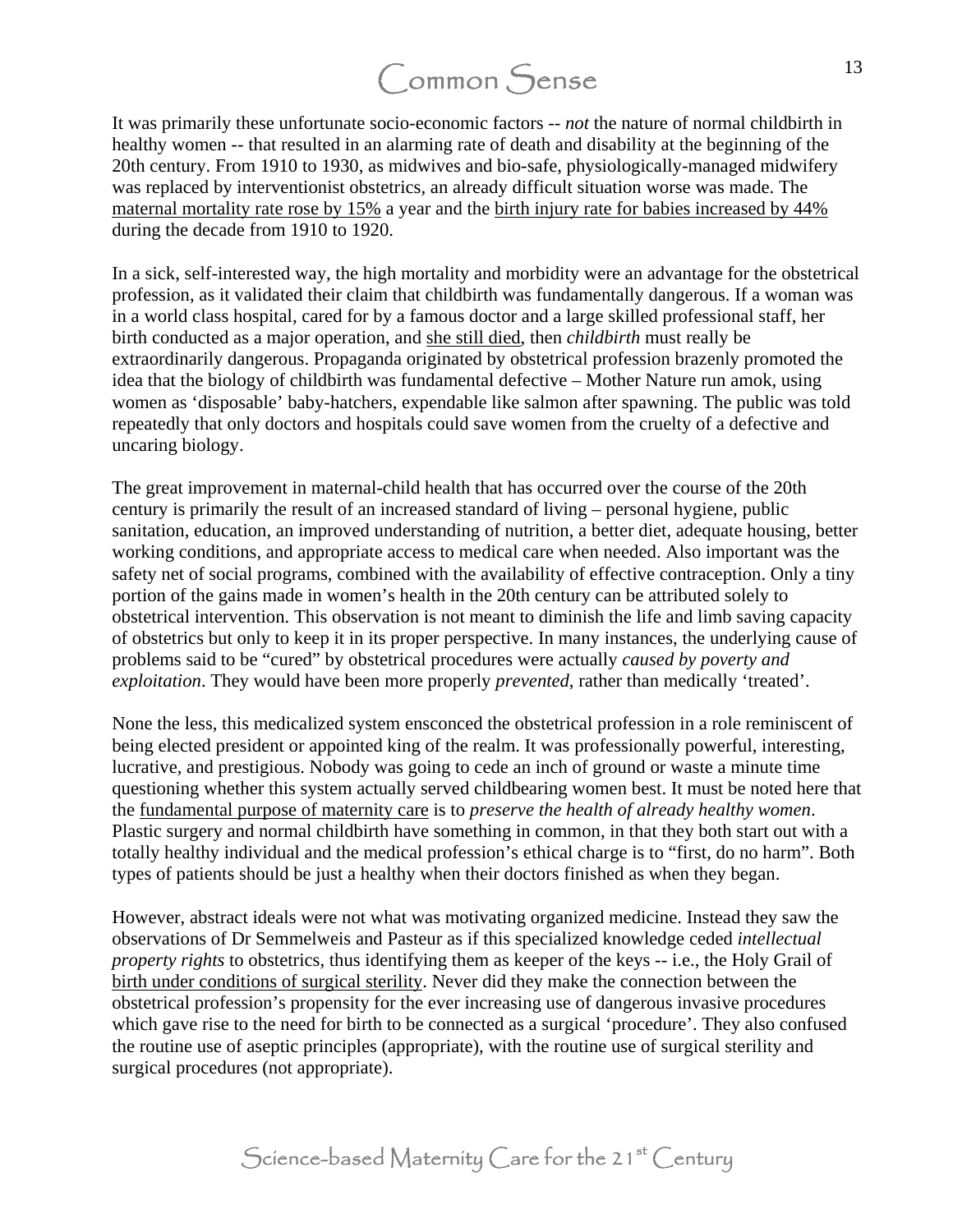Had American obstetricians not constantly upped the ante with more and more interventions, Semmelweis' original theory would have continued to be appropriate. Under those circumstances, caregivers would utilize the principles of asepsis relative to their professional conduct—their actions and any supplies or instruments used -- while preserving the physiological nature of normal birth. This would have assured society that those "helping hands" did not disturb the normal process of biology, were clean and did not introduce any other occasions for iatrogenesis, either thru poor judgment or contaminated material or medically unnecessary interventions.

Instead what happened is best left for the obstetricians of the era to tell in their own words:

**1911**-D, p. 214 "For the sake of the lay members who may not be familiar with modern obstetric procedures, it may be informing to say that care furnished during **childbirth is now considered, in intelligent communities, a surgical procedure**."

**1911-B;Dr. Williams, MD** " ..... the ideal obstetrician is not a man-midwife, but a broad scientific man, with a surgical training, who is prepared to cope with most serious clinical responsibilities, and at the same time is interested in extending our field of knowledge.

No longer would we hear physicians say that they cannot understand how an intelligent man can take up obstetrics, which **they regard as about as serious an occupation as a terrier dog sitting before a rat hole waiting for the rat to escape**."

**Feb. 23, 1911**; p., 261 **Boston Medical and Surgical Journal**: "We believe it to be the duty and privilege of the obstetricians of our country to safeguard the mother and child in the dangers of childbirth. The obstetricians are the **final authority to set the standard and lead the way to safety. They alone can properly educate the medical profession, the legislators and the public."** [emphasis added]

**1915-C; p. 114: Dr. DeLee, MD** ~ "The midwife has been a **drag** on the progress of the science and art of obstetrics. Her existence stunts the one and degrades the other. For many centuries she perverted obstetrics from obtaining any standing at all among the science of medicine."

"Obstetrics is held in disdain by the profession and the public. The public reason correctly. If an uneducated women of the lowest class may practice obstetrics, is instructed by doctors and licensed by the State, it [childbirth attendance] certainly must require very little knowledge and skill ---surely it *cannot belong the science and art of medicine*."

**1915-A; p. 104: Edgar, MD** "Of the 3 professions---namely, the physician, the nurse and the midwife, there should be no attempt to perpetuate the last named [i.e. midwife], as a separate profession."

**1915-C; p.117: DeLee, MD** "If the profession would realize that parturition, viewed with modern eyes, is no longer a normal function, but that it has imposing pathologic dignity, the midwife would be impossible of mention."

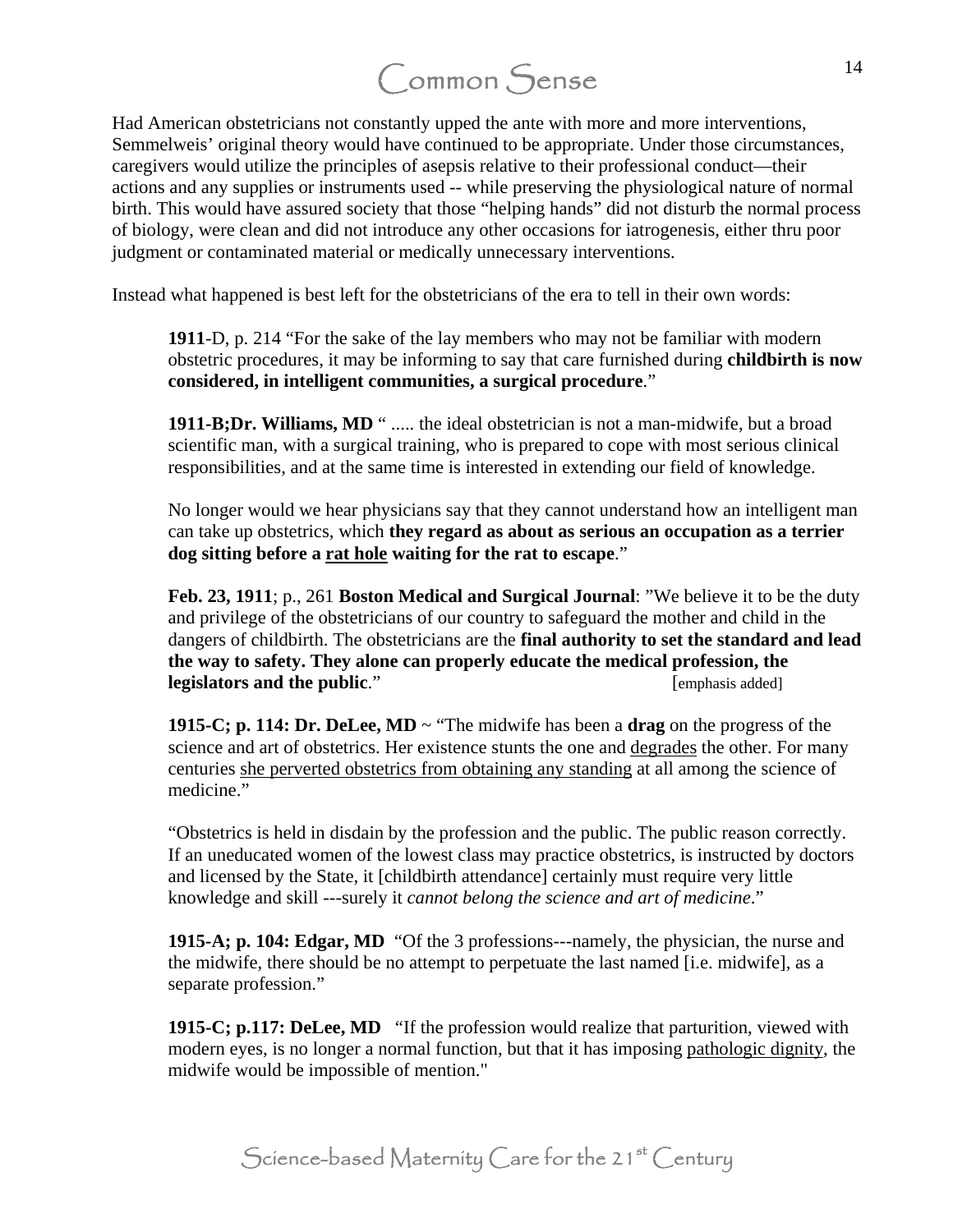**1915-C; p.** 116; Dr. DeLee MD. ~ "Dr. Engelman says: "The parturient suffers under the old prejudice that labor is a physiologic act,' and the profession entertains the same prejudice, while as a matter of fact, obstetrics has great pathologic dignity ---it is a major science, of the same rank as surgery".

**1924** textbook**;** p. 341, **Dr DeLee**, MD; ~ "The conduct of labor is not a simple matter, safely in trusted to everyone. Let the people know that having a child is an important affair, deserving of the deepest solicitation on the part of the friends, needs the watchful attention of a qualified practitioner and that the care of even a normal confinement is worthy the dignity of the greatest surgeon."

The idea of 'surgical' sterility was purposefully morphed in the notion that normal birth was *actually surgery* – like an appendectomy --requiring an obstetrically-trained surgeon. By 1910, major hospitals in NYC had a 20% operative rate. Pregnancy was talked about by obstetricians of the day as a "nine-month disease that requires a surgical solution", labor was redefined as a serious medical condition that had to be managed by professional nurses in a special labor ward and birth a surgical procedure that could only be 'performed' by a licensed physician-surgeon.

Many modern political strategists will tell you straight away that which ever side of a political situation "names" the issue – determines which words are used to describe and define it – they will eventually prevail in the public discourse. In this case, Dr Joseph DeLee decreed at an important annual conference (the Association for the Study and Prevention of Infant Mortality) that normal childbirth was intrinsically "pathological". He was infamous for defining the biology of birth as a patho-physiology -- no more 'normal' for the mother's perineum than "falling on a pitchfork". Even worse, the poor baby's head was being used as a "battering ram on the mother's iron perineum". His solution was the routine use of episiotomy (incidentally giving rise to an entire century of unnecessary episiotomies!) and forceps to save the mother and baby from what he named and defined as the pathological effects of normal birth.

In addition to the benefits ascribed to the mother and baby from the medicalization of normal birth, Dr DeLee wrote described the advantage to the physician in his1924 textbook (p. 289 & p. 341):

"Another benefit which is not so generally recognized is the effect on the physician. The maternity [hospital] relieves him of a great deal of actual labor, it saves him many hours of tedious waiting, it lightens the burden of responsibility…. The drudgery inherent in obstetric practice is thus largely eliminated, and the field becomes more inviting to the best men of the profession. … the care of even a normal confinement is worthy of the dignity of the greatest surgeon."

As described by various obstetricians, the purpose in these extreme measures was to promote a more flattering "scientific" image that would establish obstetrics as a specialty branch of surgery, while increasing the status and income of individual physicians and reducing their work load. Unfortunately, these recommendations did not have any scientific basis. In fact, studies and outcome statistics argued mightily against such a plan.

Eliminating the safer and non-interventionist principles of physiological management was tragic in terms of human life. Dr. Louis Dublin, president of the American Public Health Association and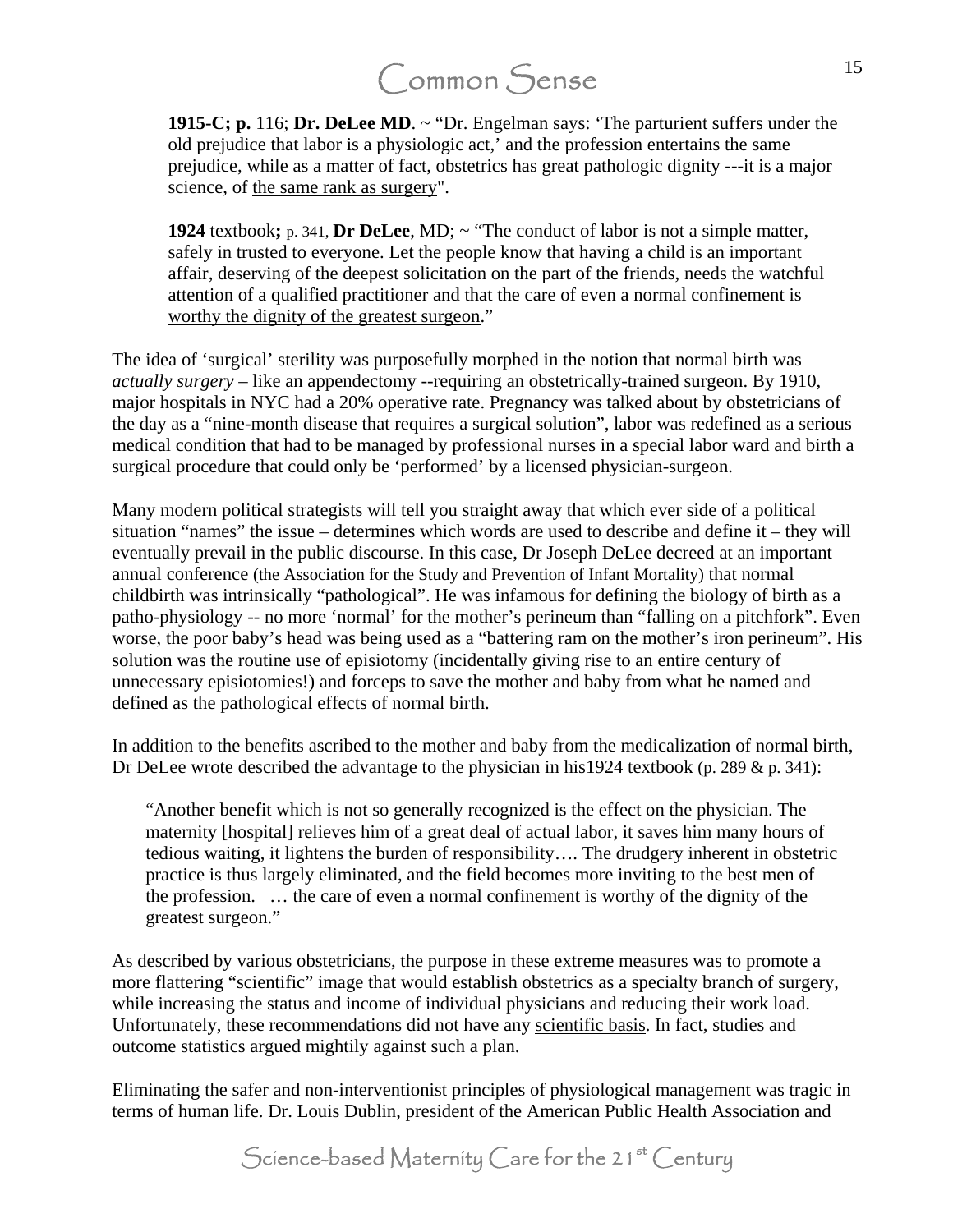statistician of the Metropolitan Life Insurance Company, after analyzing the work of the Frontier Nurses' midwifery service in rural Kentucky, made the following statement on May 9, 1932:

"We have had a small but convincing demonstration, by the Frontier Nurse [Midwife] Service of Kentucky, of what the well-trained midwife can do in America. .... The midwives travel from case to case on horseback, through the isolated mountainous regions of the state. There is a hospital at a central point, with a well-trained obstetrician in charge, and the very complicated cases are transferred to it for delivery.

In their first report they stated that they have delivered over 1,000 women with only two deaths -- one from heart disease, the other from kidney disease. During 1931 there were 400 deliveries with no deaths. The study shows conclusively that the type of service rendered by the Frontier Nurses safeguards the life of the mother and babe.

If such service were available to the women of the country generally, there would be a savings of **10,000 mothers**' lives a year in the US, there would be **30,000 less stillbirths**  and **30,000 more children** alive at the end of the first month of life."

For the mathematically-challenged, that is a total of 70,000 mothers, unborn and newborn babies each year, for decades in a row, who died because the lacked access to the type of appropriate maternity care provided by professional midwives. Dr. Alan Guttmacher (associate professor in obstetrics, John Hopkins and founder of the Guttmacher Institute in NYC), acknowledged this basic fact in1937. Like other voices of descent, his was ignored but still he was brave enough to publicly acknowledge that increasing the ratio of physician-attended births, with its absence of physiologically-based care and the excesses of intervention and operative delivery, increased the mortality and morbidity of maternity patients and their babies. Speaking of the reason why professional midwifery care was safer, Dr Guttmacher wrote:

1937 - What are the advantages of such a system? Midwives have small practices and time to wait; they are expected to wait; this is what they are paid for and there they are in no hurry to terminate labor by *ill-advised operative haste*."

But the obstetrical profession did not want to be confused with facts when their mind was already made up. Instead of being the scientists they publicly portrayed themselves to be, doctors, who should have known better, who were being paid to know better, ignored all sources that documented a direct link between higher rates of medicalization and a rate of higher maternal mortality and morbidity. They moved on inexorably with their plan to make obstetrics into a high-paying, important surgical specialty.

By 1910 it was obvious that antiseptic and aseptic techniques alone were not cutting it – women still inexplicitly sickened and died. No less a person than Dr DeLee himself noted in his 1924 textbook:

"Semmelweis, in 1847, called the attention of the world to *the physician as a carrier of infection*, and the latter's importance in this role has be recognized ever since – in fact it is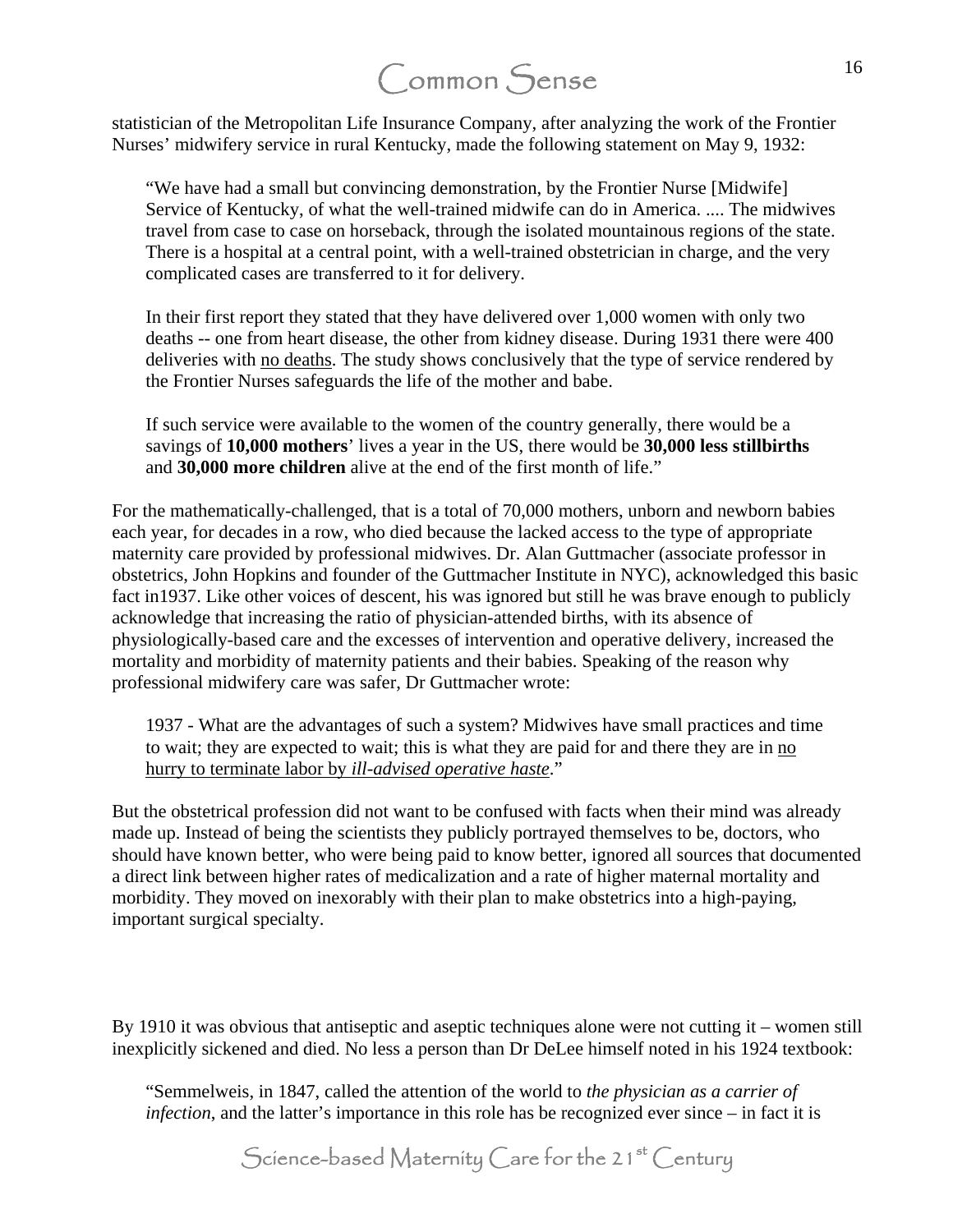exaggerated, for the public has held him responsible in cases of sepsis when he was not to blame. Cases of infection will occur under ideal condition, and we must look for the cause elsewhere than in the accoucheur – probably *in the woman herself, or even in the husband*."

The actual reasons were far more likely to be the high level of intervention rather than "the woman herself or her husband". None the less, the remedy sought was to tighten the screws and carry aseptic technique to its ultimate conclusion. The next iteration in the war against complications in hospitalized childbirth was to conduct it under *conditions of surgical sterility* – no different than having brain surgery or an abdominal operation.

#### Dr. DeLee again comments in his text book:

**Asepsis and Antisepsis** – They have reference to, first the physician; second the patient; and third, the environment, and the same minute attention to detail is required as for an *abdominal section*."

"If obstetrics is ever to attain the dignity of surgery, -- and it should, -- if the parturient women is ever to enjoy the same benefits as the surgical patient, -- and she deserves them – the accoucheur must be given sufficient help and the make-shift policies of obstetric practice must be abolished. [p. 290 – emphasis added]

Without doubt the physician carries the greatest danger the greatest danger of infection to the confinement room. The germs in the air, in the bed clothes, in the patient's garments, even those of the vulva, may be the same in mane as those he brings with him, but the former are not virulent, as they usually have been living a saprophytic existence. The physician comes in daily contact with infections disease, pus, and erysipelas cases, and his person, clothes and especially his hands may carry highly virulent organisms." P. 291

For indigent women giving birth in the charity hospitals of Europe in the  $17<sup>th</sup>$  century, this form of sterile technique would indeed have been life-saving. However, the time and place had changed, while the responses had not. Ultimately, it is just a *fluke of history* that the epidemic nature of *puerperal sepsis in hospital settings of the 18th and 19th centuries* so influenced and defined the development of maternity care for healthy women in the US for the next two centuries. Customary care for healthy women in the US was inappropriately founded on a 19<sup>th</sup> century **reductionist** view of childbirth. In a reductionist view, birth was just a mechanical problem – like getting a toy ship out of a bottle, whatever it takes, including breaking the glass. Success in reductionist terms meant that neither the mother or baby became *septic or died*. The rich tapestry of childbearing, with its physiological and psychological imperatives, its emotional nuances and long-term social consequences for the family and society, was irrelevant.

The effect of 'normal birth as a surgical procedure' was to functionally eliminate the natural or biological language of birth. For most of the  $20<sup>th</sup>$  century, it has been impossible for mothers and midwives to speak or conduct themselves in the physiological language of normal biology.

The 5,000 year old tradition of midwifery (that is, the non-surgical maternity care for healthy women as provided by midwives and physicians) got minimized, then marginalized and is now assigned a status usually reserved for enemies of the state. Another early  $20<sup>th</sup>$  century example of misguided social engineering is seen in way the Bureau of Indian Affairs (BIA) forced American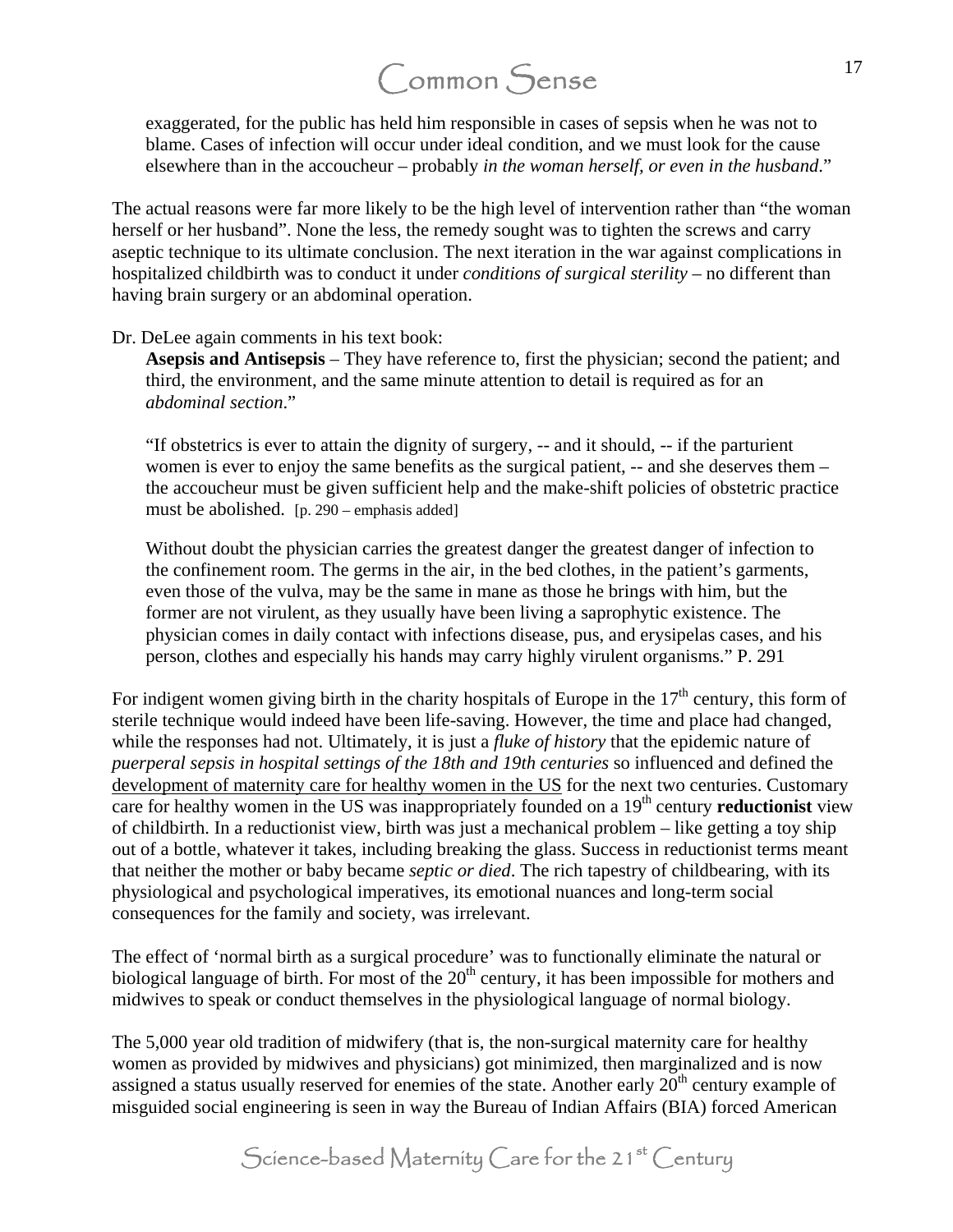Indian children to be sent to far off boarding schools and forbidden to speak their native language. The big difference is that the BIA and its methods finally came under public scrutiny. Outlawing the tradition life of America's original inhabitants was "revisited" and exposed for what it was  $-$  a mistaken bureaucratic idea based on prejudice rather than sound social science. Then it was corrected.

Like wise, we need to 'revisit' the unscientific conclusions of the organized medicine when it comes to providing appropriate care for healthy women with normal pregnancies. It's time for the obstetrical profession to teach, learn and utilize physiological management as the foremost standard of care for a healthy population.

#### The A to Z of Childbirth Under Conditions of Surgical Sterility

Birth as a surgical procedure actually describes an organizing principle related to the guarantee of an absolutely germ-free or 'sterile' state. Since sterility was a recognized precursor for surgery, the medical profession typically refers to this degree of asepsis (which extends to control of the total environment), as 'surgical sterility' and any 'procedure' that requires sterility as a 'surgical procedure'. However, birth under conditions of surgical sterility does not necessarily mean that a surgical *'operation',* such as episiotomy, forceps or manual removal of the placenta, is being performed. Technically-speaking, one can conduct normal birth under totally sterile conditions without cutting or penetrating human tissue or inserting the surgeon's hands into a sterile body cavity, such as the uterus.

Whether or not any real 'surgery' is done, birth as a surgical procedure calls into being an elaborate and expensive institutional system, which is necessary to provide the proper environment and a supportive professional staff. Not only must the mother be in a hospital, but in a very special, restricted access part of the building with a special germ-free environment and rooms with special equipment – scrub sinks, changing rooms, lockers, stretchers, OR tables and lights, instrument trays, anesthesia machines, oxygen, suction, etc --, giving rise to a whole genre of the medical-industrial complex. Of course, the hospital staff needs special training and special clothing -- scrub suits, caps, masks, shoe covers, etc. The birth attendant must do a proper surgical scrub of hands, don scrub hat, shoe covers and surgical mask, then be helped into a sterile gown by the nurse and finally put on sterile gloves. All instruments and other materials will have been sterilized and laid out on a sterile instrument table.

And of course, the hospital gets to bill by the minute for these special use facilities and special nursing staff and the physician gets to charge a fee for his services as a surgeon.

These special circumstances logically extend to the mother herself, who likewise must be "scrubbed", draped with sterilized sheets and above all, must lie perfectly still and touch nothing. It is *very difficult* (read this as nearly impossible!) to assure that a childbearing woman in the throes of a natural, unmedicated labor, pushing hard with every contraction, lying on her back while working to get her baby uphill and around that infamous corner (the Curve of Carus), will be able to stay still and not accidentally touch any of the surgically sterile drapes.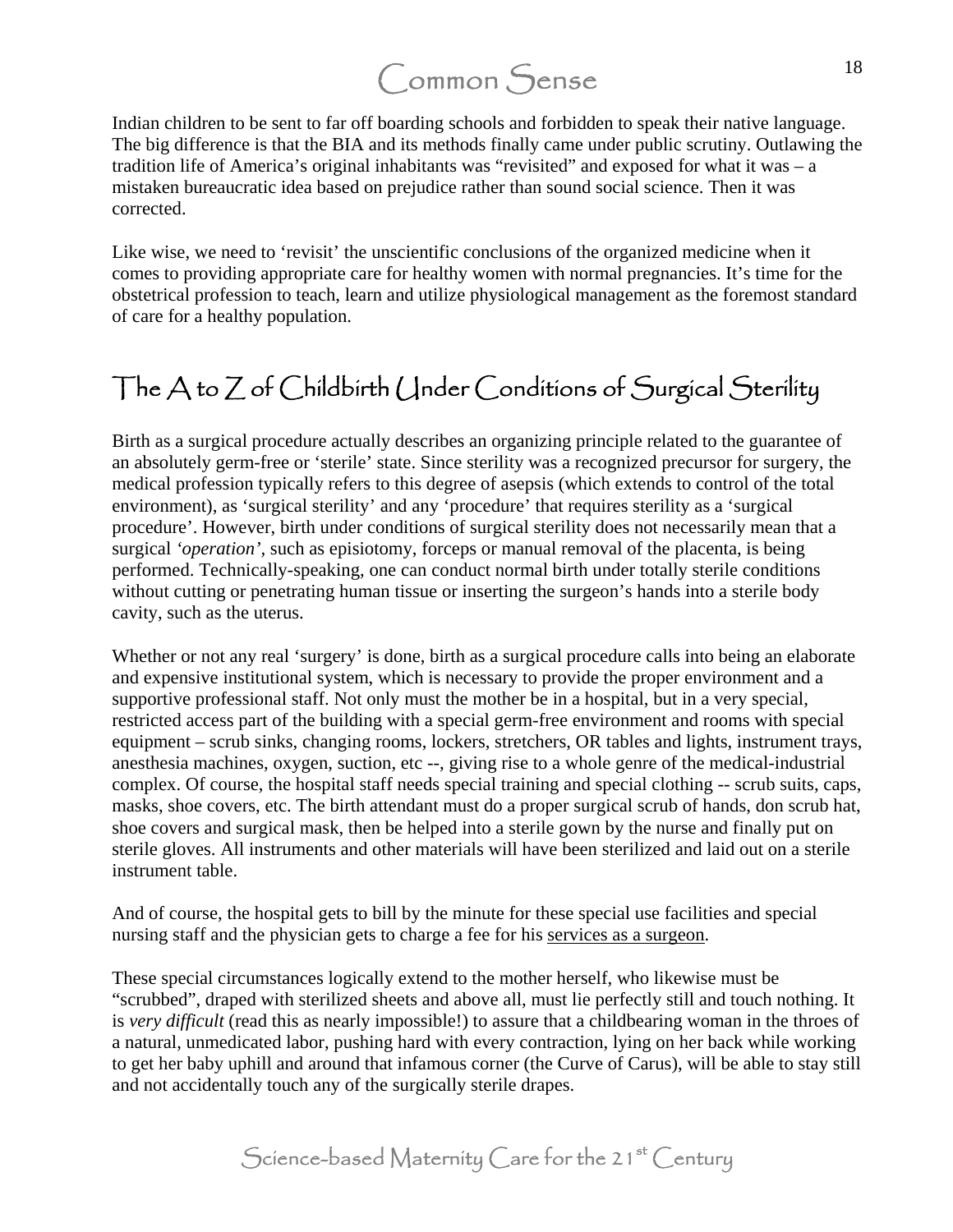Dr Delee's description of this problem [ p. 338] is particularly colorful:

"*Antiseptic* surgery has very properly given way to *aseptic* surgery. An example will illustrate the need for this:

A parturient is ideally prepared for delivery, with sterile night-gown, sterile leggings, sterile sheets and towels, all safely pinned together , with a sterile towel under the buttocks, leaving only the vulvae orifice exposed; the accoucheur is dressed as for a major laporotomy.

What happens? The woman, in her throes of pain, tosses about, disarranging all the sterile covers; she grasps the hand of the attendant, or puts her hand over the sterile towels to the vulva; she coughs or expires forcibly and the droplets of saliva are blown on to the sterile cloths; the second stage drags on, one, two, or three hours, dust settles on the extensive area of sheets, leggings, towels, gloves, gowns, basins, etc., which are supposed to be sterile.

How many of these things are really sterile when the actual time of delivery arrives and may safely be touched?" [emphasis added]

Since the mother doesn't wear sterile surgical gloves herself, her touch would technically "contaminate" any sterile material she touched. If the physician's sterile gloves were then to comes in contact with anything she touched, it would contaminate him and officially constitute a 'break' in sterile technique, which is of course a real 'no-no' in the absolute system of surgical sterility. More recently, epidural anesthesia has taken over the role of making a childbearing woman into a suitable surgical patient who can stay still and not touch.

#### The Laws of Unintended Consequences

The point of all this detail is to make it easier to see why the tail wags the dog in regard to the surgical procedure of birth. These technical requirements for sterility, which are perfectly correct for the performance of actual surgery, are absolute (no such thing as 'sort of' sterile!). By their very nature, they must *dominate the entire process*. The biological, psychological and social needs of childbearing parents, the extreme expense, etc – all else must be subsumed under the rules of surgical sterility and surgical technique. Unfortunately this virtually erased both the mother and the father and the social nature of childbirth from the picture for the first seventy-five years of the  $20<sup>th</sup>$ century.

Until recently, nurses routinely restrained the mother's hands in heavy leather wrist restraints, same type as used in psychiatric wards to keep women from touching anything sterile. Then the mother was put to sleep with general anesthesia, all as a part of the process of protecting the sterile field. In light of Dr DeLee's bitter complaint about how "the second stage drags on, one, two, or three hours, dust settles on the extensive area of sheets, leggings, towels, gloves, gowns, basins, etc.," you can see that this no doubt influenced his enthusiasm for the routine use of episiotomy and forceps. Perhaps he genuinely believed that instrumental delivery "saved" the mother and baby from damage, but also, one must recall his commentary on the beneficial "effect on the physician" in regard to: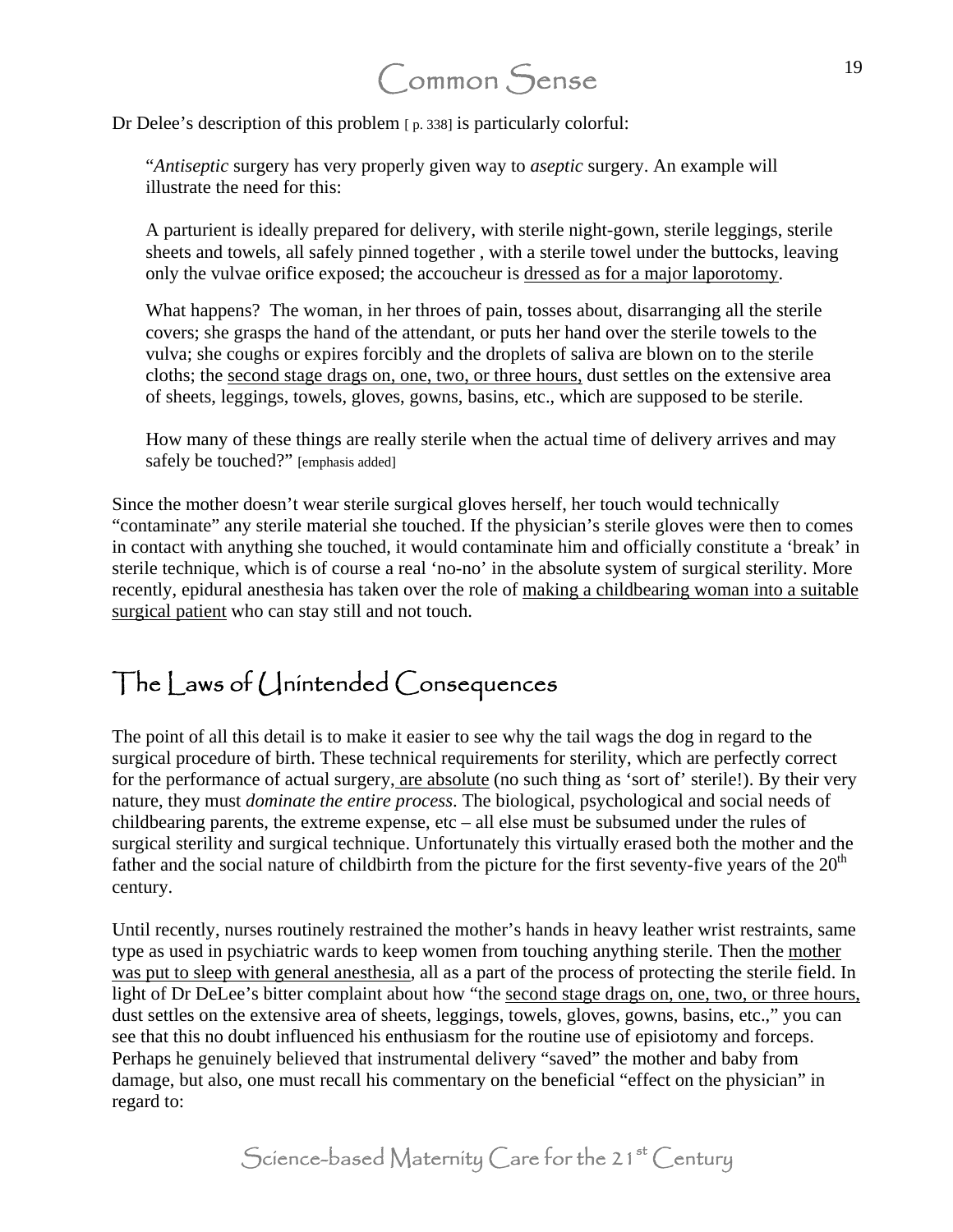"relieve[s] him of a great deal of actual labor, it saves him many hours of tedious waiting, it lightens the burden of responsibility…. The drudgery inherent in obstetric practice is thus largely eliminated, and the field becomes more inviting to the best men of the profession."

In the minds and hearts of obstetrical profession, birth as a surgical procedure was both final frontier and final solution. If a maternity patient were to become septic after all these elaborate rituals, they could say they had "done everything possible", since they provided aseptic care equal to major surgery. This, it turns out, is a precursor the use of the same expression by OBs today when performing a Cesarean section, to assure the family that 'everything possible' had been done, thus shielding the physician from the shadow of culpability for any kind of bad outcome.

But protecting the physician from liability was not as high on the list as other serendipitous advantages, starting with its ability to relieve doctors from having to provide care during the long, slow tedious hours of labor. Labor was now referred to as the "the waiting period *before* the doctor arrives" and attended by staff nurses. Doctor only had to be there for the exciting photo finish and collect his fee for the highly compensated 'surgical' procedure of 'delivery'.

Also by renaming birth as a surgical procedure, nurses and midwives were both *disallowed from attending births*, since 'performing' any surgical procedure by a nurse or midwife would be an illegal practice of medicine. This restricted childbirth services to 'doctors only', and put doctors into the center of the childbirth equation, making the doctor's role more important and more central than the mother's. This monopoly drove up the professional fees the public was expected to pay.

Here are a series of quotes from the period commenting on this issue. Midwives have been eliminated entirely from any independent role and nurses have been substituted for the physician's care during the "waiting period" (i.e. labor). The midwife's duties have now been down-graded to the role of "*assistant*-attendant" and the object of her activities is clearly identified as assisting the *doctor* instead of the *mother*. The quotes are from Dr. Ziegler, M.D.; 1922-A; p.412, 413:

"The doctor must be **enabled to get his money from small fees received from a much larger number of patients cared for under time-saving and strength-conserving conditions**; he must do his work at the *minimum expense to himself*, and he must not be asked to do any work for which he is not paid the stipulated fee. This means ... the doctors must be relieved of all work that can be done by others -... nurses, social workers, and midwives.

The **nurses** should be trained to do all the antepartum and postpartum work, from **both the doctors' and nurses' standpoint,** with the doctors always available as consultants when things go wrong;

…. the **midwives** acting as ... assistant- attendants upon women in labor---*conducting the labor during the waiting period or until the doctor arrives*, and assisting him\* during the delivery …

In this plan **the work of the doctors would be limited to the delivery of patients**…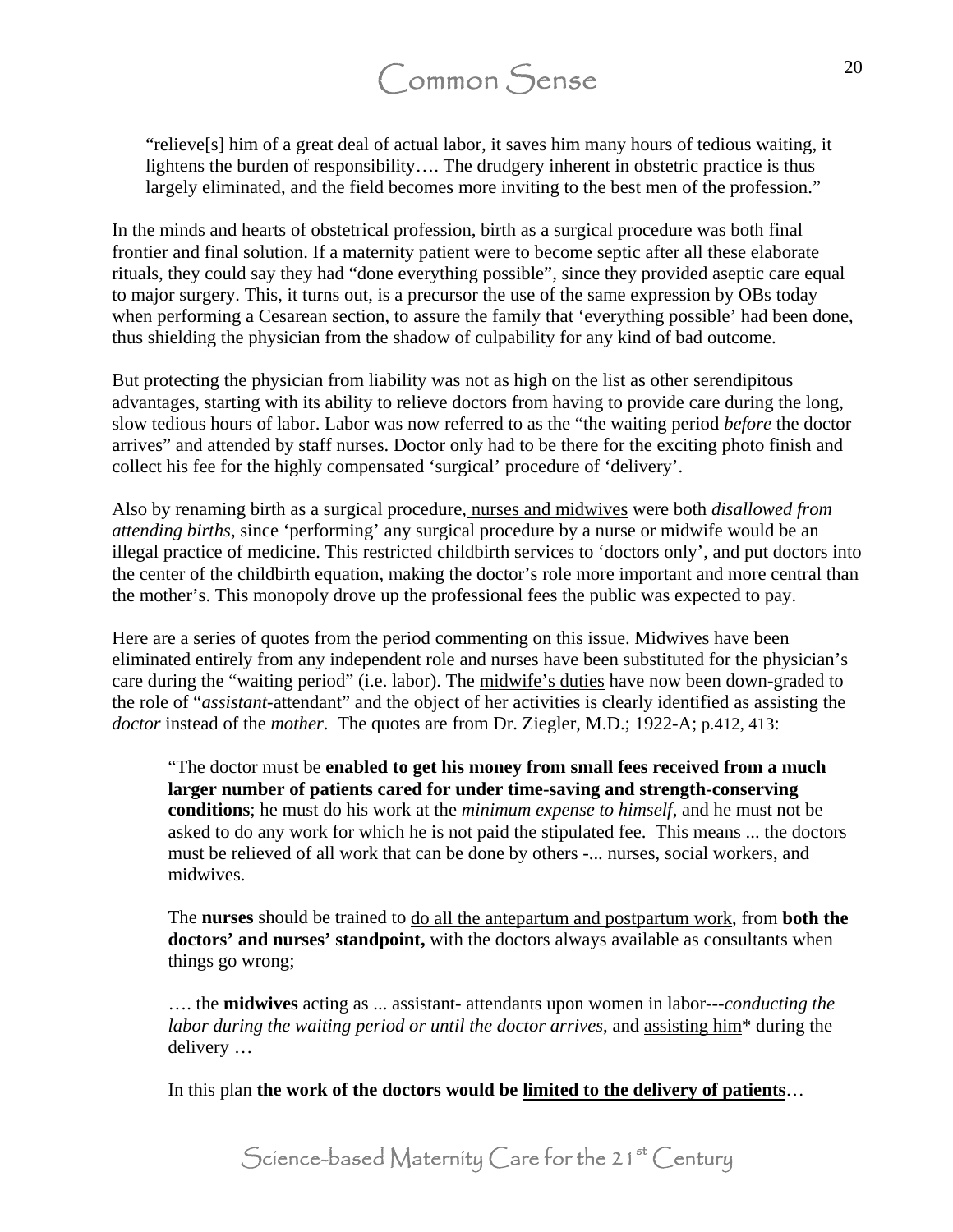Under this arrangements the doctors would have to work together in a cooperative association with an equitable distribution of the work and earnings."

One of the ways that organized medicine influenced the idea of "a cooperative association with an equitable distribution of the work and earnings" was to introduce the idea of a pre-paid saving plan for each family to cover the financial cost of hospitalization. This "pre-paid" plan is what we now recognize as health insurance, with the advance contribution often coming from employers. In the 1930 and 1940s these plans typically did not cover maternity care. As a result the fee for obstetricians was very modest by today standards.

However, by the 1950s, some health insurance carriers started routinely covering maternity care. That was a watershed in another way. For the first time vaginal birth had a billing code as a *surgical procedure*, in a list that included other sure-enough 'surgeries' -- hysterectomy, D&C, tubal ligation, Cesarean, etc. The surgical fee was billed separately from the hospital charges.

Once coded by the insurance carriers as a 'surgical procedure', only a physician could be compensated for the 'procedure' – that is, if the mother delivered precipitously in the elevator or if she delivered so quickly that the labor room nurse was the only available attendant – the physician could not bill the insurance company for attending the birth (can't do surgery if your not in the room!). The hospital also couldn't bill the insurance company for the birth, since the nurse is not licensed to practice medicine and therefore not 'authorized' to 'perform' the surgical procedure of vaginal delivery.

This billing situation makes doctors crazy, as one of the biggest stresses in obstetrics is to use the 'waiting period' (labor) to see patients in the office or make hospital rounds, but still get there in time for the delivery. It makes nurses crazy because the nurse's most important job is to correctly judge when the physician should be called, so that he or she will not miss the birth and lose their insurance reimbursement (and she her job if it happens too often!).

The official billing code that identifies normal birth as a surgical procedure further exaggerated the conventional split between labor as something the nurse does and the 'delivery' as something the doctor (and *only* the doctor!) does. The medical profession doesn't generally think of either *labor or birth* as something the *mother* does. More to the point, the nurse gets the long, slow tedious and low pay end of the equation. The physician gets the quick, showy and high pay end of the stick. The mother frequently got the shaft in this ludicrous system.

The current obstetrical system took on the characteristics that we are all so familiar with in the first decade of the  $20<sup>th</sup>$  century. Except for cosmetic changes, it has remained functionally identical every since, which is to say we have a late  $19<sup>th</sup>$  century system that still defines the form of care provided here in the early hours of the  $21<sup>st</sup>$  century. It was the misuse of two historical situations that permitted doctors to turn normal birth into an obstetrical property. The first involved the system of obstetrical education, which elevated the needs of obstetrical education above the practical needs of those same childbearing women. One of the biggest issues was the need of medical schools to have access to a large and steady stream of childbearing women who were willing to be used as "clinical material" (or due to their poverty were unable to refuse). For the most part, upper class women would never permit themselves to be used as teaching cases. That made access to the lower-class clientele of midwives even more crucial to medical education.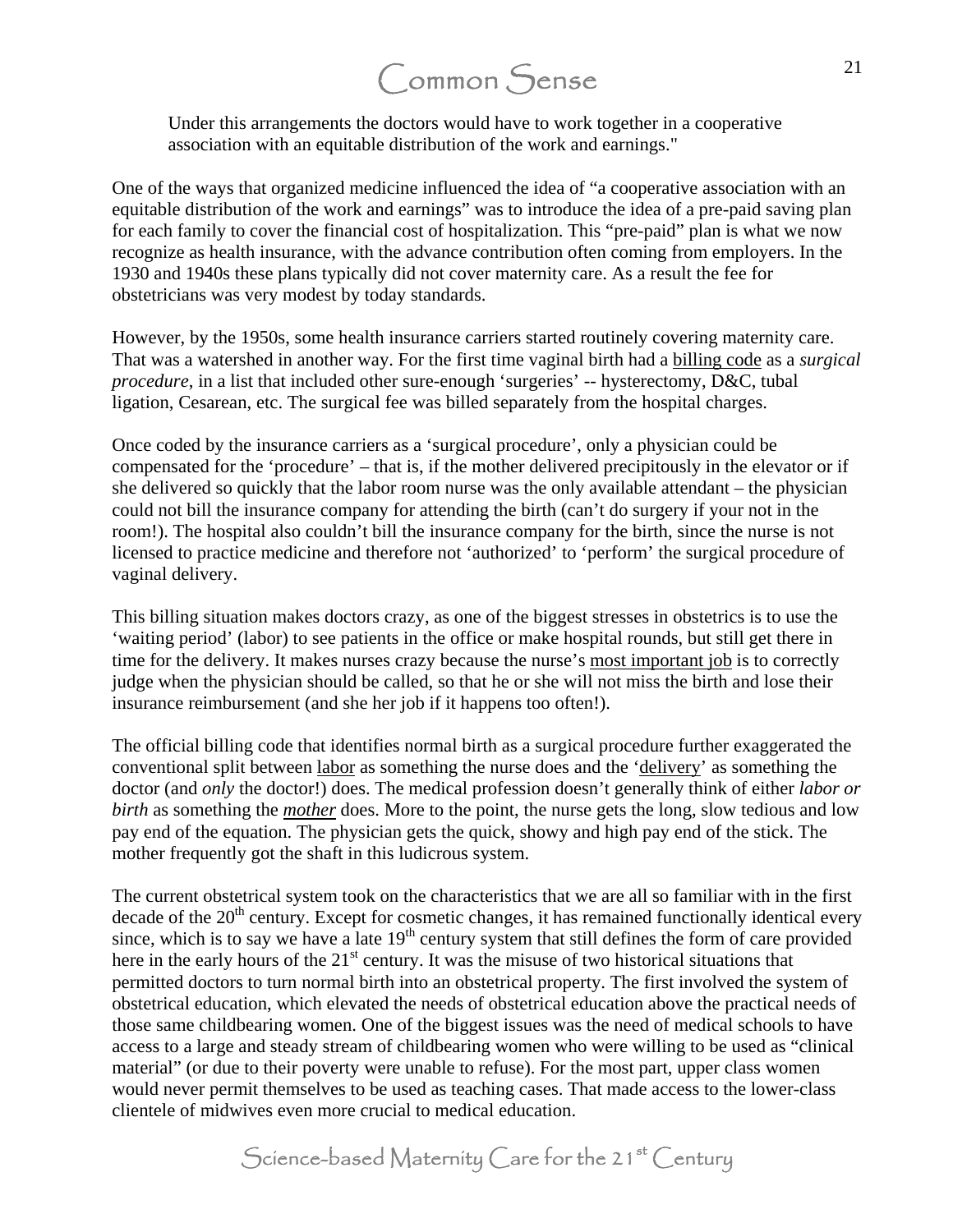An example of this class warfare can be seen in Dr. DeLee's objection to improved training for midwives. He blocked attempts to set up schools of midwifery because he believed it would 'waste' cases of normal birth from a limited pool of clinical material. To his way of thinking, every poor or immigrant women delivered by a midwife directly deprived medical students of a vital educational opportunity. Dr DeLee argued that improving obstetrical education could happen ever so much faster and better if the pool of 'clinical material' was reserved for doctors only. The ultimate plan was to completely replace all forms of midwifery with obstetrics as quickly as possible. This clinical material issue of obstetrical education pitted the interests of the lower class women cared for by midwives against upper class, private (paying) patients of doctors.

**1915-**C, p.115; Dr DeLee: "I...take second place to no man in my regard for the poor, the ignorant, the foreign-born childbearing mother. But I have just as high regard for the wellto-do, the educated and the American woman … I must raise my voice against a measure which, I am convinced ... will tend to jeopardize her health and life. By educating midwives, we may improve the conditions of the 40% [midwife-attended], but we will delay progress in ameliorating the evil conditions under which the 60% [physicianattended] now exist. For every life saved in the 40% we will lose many more in the 60%. …. It is therefore, worth while to **sacrifice everything, including human life**, to accomplish the ideal."

The second part of this 'hostile takeover' was using the newly minted methods to prevent iatrogenic infection as the launching pad to turn normal birth into a surgical specialty that restricted services to childbearing women to "doctors only". This eliminated the principles of physiological management from the conventional health care system for the last century. The obstetrical profession's relationship to the knowledge of normal childbirth – knowledge originally gleaned from the reports of midwives and midwifery textbooks --was one of the earliest examples of the idea of intellectual property. Once the obstetrical profession integrated this classical body of knowledge with the new 'science' of asepsis, obstetricians assumed they had created intellectual property that was their exclusive domain.

The position they took in 1910 – and have faithfully maintained ever since-- is that everything about obstetrical care is the equivalent of patented process that would never need to be opened to any form of investigation or fresh evaluation. So decade after decade the same untested hypothesis was taught to one generation of medical students after another, who regurgitated it unexamined to the next class of med student, until the medicalized model took on the status of the Law of Gravity. This included a vitriolic denigration of physiological process and anyone who would dare to use it. For over a century this obstetrically 'patented' process has displaced all other forms of care.

The following statements from two obstetricians were uttered more than 80 years apart but their remarks both have the same vitriolic tone and use of the word "wrong". I would bet money that the contemporary OB has never himself actually read the first quote, but the denigration of midwives is so deeply ingrained in obstetrical education that it has become ubiquitous.

**1915**-C; Dr. De Lee M.D. p. 114: "The midwife is a relic of barbarism. In civilized countries the midwife is wrong, has always been *wrong*. The greatest bar to human progress has been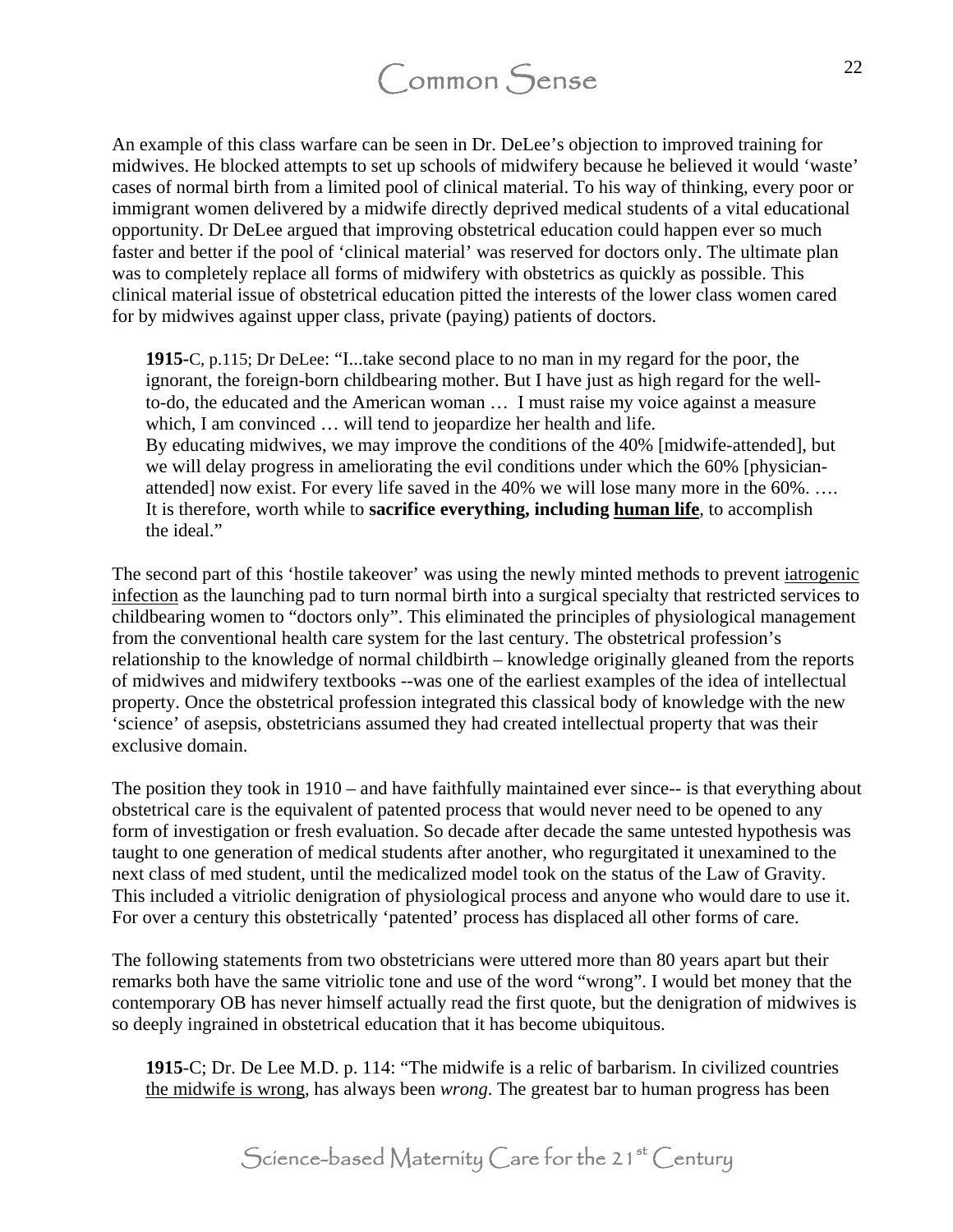compromise, and the midwife demands a compromise between right and *wrong*. All admit that the midwife is *wrong*". (emphasis added)

**1997 –** Dr Douglas Krell, M.D. FACO: "In my opinion issuing a license to a [direct-entry] midwife is giving away a license to kill. ... I think licensing this activity in the name of competition is wrong. In the name of quality of care it's *wrong.* In fact, it's just plain *wrong*" [email; douglas.krell@nsionline.com 1/17/97 [ob-gyn-l@obgyn.net](mailto:ob-gyn-l@obgyn.net) (emphasis added)

During classical period of American obstetrics (1900-1930), the dominate mood and actions of obstetrical profession seemed to be motivated by getting even with Dr Semmelweis. They were angry about the situation that he triggered, which exposed the entire profession to the ridicule of the world over an issue as embarrassing as "hand washing". In this mind-set, they tortured Dr Semmelweis's theories into something quite unrecognizable and misused his ideas for their own purposes.

But most disturbing of all, this parochial way of seeing childbirth has continued on. It now permits the obstetrical profession to massively intervene in the first decade of the  $21<sup>st</sup>$  century at a level that approaches the *morbidity* of Semmelweis's day, and to do so with no more of a scientific foundation or personal accountability than was true in Dr. Semmelweis' time. Recent studies (2002 and 2004) have identified an average of seven (or more) significant medical or surgical interventions being routinely used on healthy women with normal pregnancies in every normal birth conducted under obstetrical management.

The obstetrical profession's response to the high level of morbidity that naturally accompanies this extreme level of intervention is to propose the *ultimate iatrogenic solution* – scheduled elective, but none the less, *medically-unnecessary* major abdominal surgery as the norm. The public is told that such a plan will 'save' the mother's pelvic organs from the horrors of normal birth, but the public is not told that the scientific literature identifies obstetrical intervention – non-physiological pushing (wrong use of gravity), shout-it-out till your purple-in-the-face pushing, epidural anesthesia, forceps and vacuum extraction – as directly associated with those very complications.

This irrational and oxymoronic situation is the predictable outcome of an obstetrical system that was configured in 1910 and never again seriously examined. The earliest decade of the  $20<sup>th</sup>$  century was an era in which women with untreatable and potentially fatal diseases -- typhoid fever, diphtheria, TB, syphilis, high blood pressure, diabetes, heart disease, kidney infections, etc – were a huge proportion of the childbearing population. It comes as no surprise that a large number of pregnant women suffered complications in childbirth.

But that situation was not permanent. By the last half of the  $20<sup>th</sup>$  century, the health of childbearing women was dramatically improved compared to the conditions of 1910. Now, in the early years of the  $21<sup>st</sup>$  century, the health of childbearing women is orders of magnitude better. And yet, normal birth is characterized by the obstetrical profession as more dangerous than ever before. Our system of care continues to be dominated by the same defective notion -- that childbirth can only be considered normal or uncomplicated in retrospect, thus "prophylactic" interventions or the 'preemptive strike' is the hallmark of good obstetrics.

In 1910 the Cesarean rate was under 1% and the total operative rate, which included a large number of high risk pregnancies, was way under 20%. Ninety-six years later the operative rate for the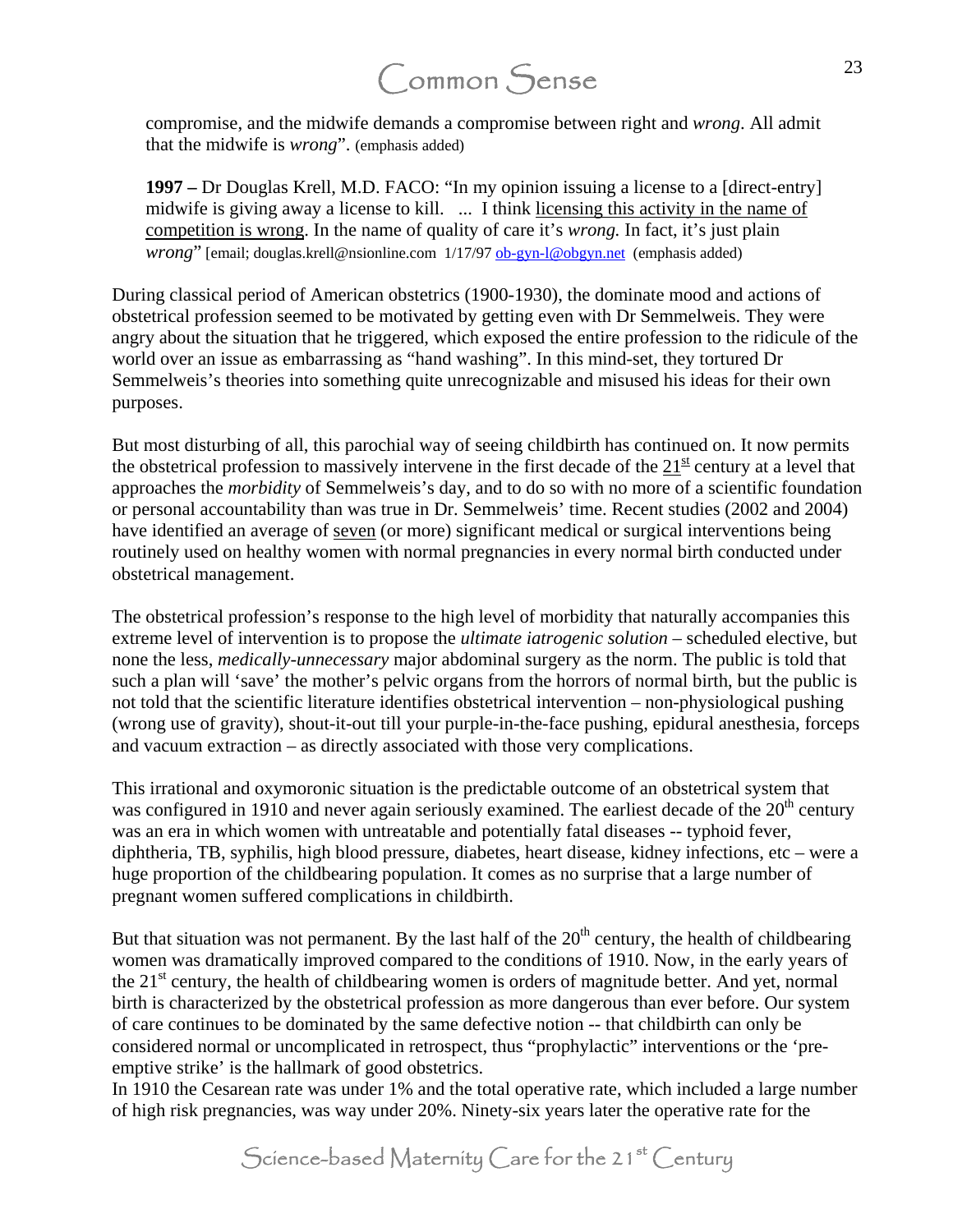*healthy* portion of our childbearing population is more than 75% (2002-04 *Listening to Mothers Survey,*  Maternity Center Association). ACOG attributes this to an older childbearing population and bigger babies – both of which are a small but legitimate source of difficulties, but statistically unable to account for these wildly inflated numbers. In our time, more than 90% of today's women are healthy when they conceive and 70% are healthy and have a normal pregnancy at term. With science-based maternity care and appropriate physiological management of labor, they would have every good reason to expect to have a normal and spontaneous vaginal birth.

It offends common sense and a consensus of the scientific literature to impose an expectation of induced labors and operative deliveries as the norm for this healthy population. And yet, no matter how outrageous the situation becomes, **American remains resolutely silent**.

#### The Better Way – Physiological Management & Aseptic Technique

In the earliest decade of the  $20<sup>th</sup>$  century the obstetrical profession declared, without any scientifically proof, that pregnancy itself is a pathological state, and thus all pregnancies must be managed by experts to achieve good results. To achieve that goal, doctors purposely deconstructed all aspects of normal maternity care and physiological management and replaced it with interventionist obstetrics. The most dominate feature of this system, the bedrock of obstetrics, is the central place given to birth as a surgical procedure and 'conducted' by an obstetrical surgeon.

At this point in history, this system is accepted without question. When we think of birth, the picture in our minds is the gowned and gloved doctor standing by, with only his eyes visible beneath the surgical mask, waiting to 'deliver' the baby. The idea of anything less than this makes people anxious, afraid that the nightmare epidemics of childbed fever and whole-scale death of babies is the only other 'alternative'.

Society automatically ascribes the 'safety' of modern-day childbirth to this stylized form of obstetrical care and its many complex rituals. In doing so, it is forgetting or ignoring the actual source of our improved maternal-infant outcomes -- the vast improvement in social status of women and general standard of living, in combination with the *preventive and diagnostic* aspects of modern medicine. Seventy percent of childbearing women carry normal pregnancies to term and are still healthy when they give birth.

The scientific method most appropriate for a healthy population is based on the principle of physiological management – care that is "..in accord with, or characteristic of, the normal functioning of a living organism". This is the most efficacious form of maternity care, with the best safety record for both mothers and babies.

The organizing principle of physiologic management is not to disturb the normal process but instead work with the biological process. Historically, this was called 'midwifery' in the original meaning of the word – non-surgical maternity care for healthy women. It is the normal form of maternity care provided around the world by midwives and general practice physicians. This includes the management of normal birth as an "*aseptic*" event – but *not* a surgical procedure requiring a surgical environment, surgical practitioner or a surgical billing code.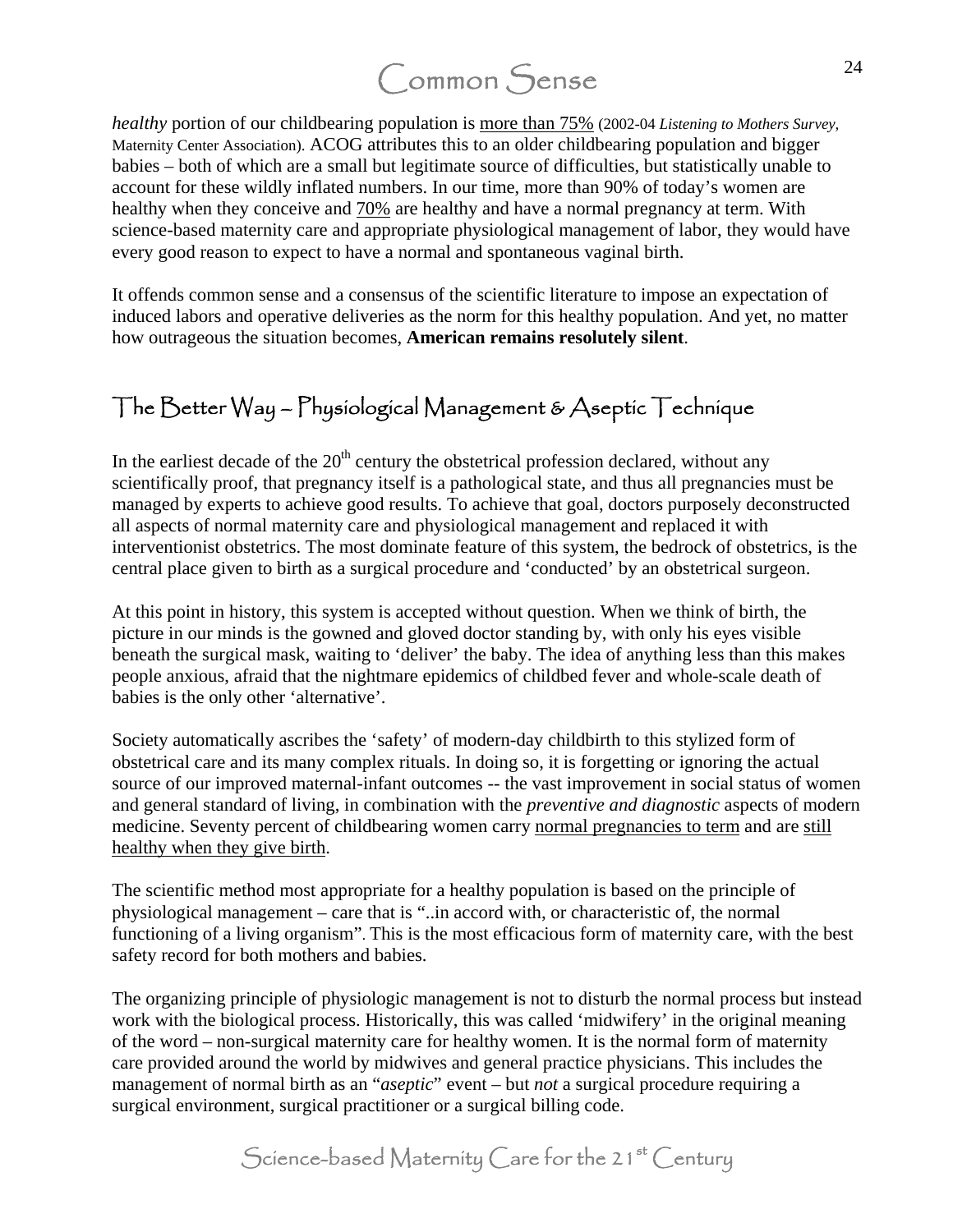In fact, aseptic technique is the statistical standard used around the world by midwives and physicians in both home and hospital births. The conditions for aseptic technique do not overshadow the mother's psychological and social needs and it is less expensive than surgical sterility. Aseptic technique entails the use of materials and supplies that are guaranteed clean, dry and free of pathogens. That means that nothing ever touches the mother that has ever come into contact with *any source of contamination* – the body fluids of others or sources of ordinary dirt, such as the floor.

Under aseptic conditions, sterile supplies are used anytime an instrument or gloved hand must enter into a sterile body cavity or touch tissues that have been cut or lacerated. However, the doctor or midwife does not have to be "gowned and masked", the mother does not have to be in a 'surgical' environment, nor does she have to lie still or be unable to touch any thing; the family including other children can be present. When it comes to bio-hazards, the safest place (most likely to be free of virulent pathogens) is the family's own home.

But whether normal birth care is being provided in homes, hospitals, or birth centers, the necessary sterile supplies are simple --a pair of sterile gloves, a sterile scissor to cut the cord and a sterile clamp to tie it off and a sterile towel to make a suitable surface upon which to set these instruments. Accompanying this short list is the use of lots of clean linens, plastic-backed disposable under pads, paper towels, disposable diapers, sanitary napkins and appropriate trash receptacle.

Far and away the biggest gift of birth as an aseptic rather then surgical event is that it does not require the massively expensive and specialized resources of an acute care hospital, nor lead to a cascade of ever more risky interventions. It does not result in the social isolation of the childbearing mother from her family. It does not restrict birth attendance to medical doctors trained in the surgical specialty of obstetrics and gynecology. It does not require two separate professions providing sequential care – a nurse for labor and the doctor for the birth. It does not disturb the normal process of labor or birth.

Instead it allows continuity of care during the labor and birth permitting laboring women to be cared for by the same caregiver -- physician or professional midwife-- through out the process of childbirth. It addresses the natural desire of the parents to relate to their newborn baby without the distraction of surgical procedures and the restrictions of a surgical environment or being treated as if the baby is in need of protection from its parents.

Because birth as an aseptic event eliminates the artificial split between the 'labor/nurse's role and 'delivery/doctor's role, it also permits the *mother* to take on her rightful place at the *center* of the action. Under these circumstances, it is the mother herself who 'gives birth' (rather than being "delivered"). This means the mother can take well-deserved credit for the remarkable miracle of childbirth.

This is how Dr Semmelweis would have wanted it to be.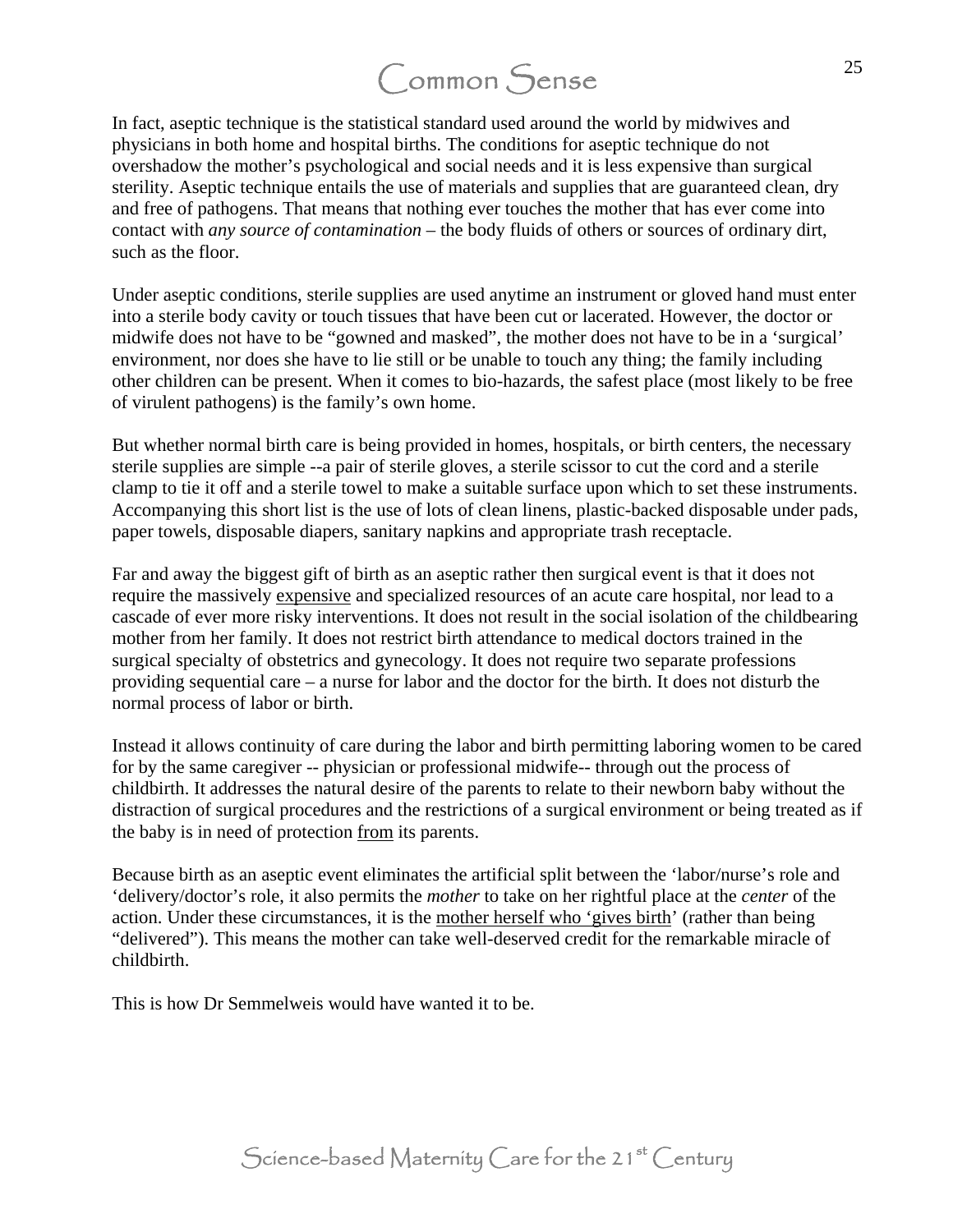#### Out of the Hundred Acer Woods & into the Sunshine

This is an enormously complex and highly technical subject, spanning two continents and hundreds of years of time and dealing with something so emotional as the life and death of mothers and babies.

However, I'm going to try to leave the reader with some simple, easy to understand ideas that put the issue in perspective. So here is my best attempt to make 'visual' and contemporary the issue of medicalization of normal birth versus physiological management.

Consider for a moment a group of automobile designers being assigned to design the interior of a modern automobile for maximum functionality and to maintain their competitive 'edge' in the market place. In the real world of commerce and competition, we would expect to see a direct link between the normal size, shape, function and ability of the human body and the size, shape, placement and function of the driver's seat, steering wheel and gas and brake peddles, the rear view mirror and all the knobs on the dash board, etc. Bottom line is that everything in the passenger compartment would be configured to function in a way that reiterated the hearing, visual abilities and normal flexibility of the driver, always reflecting the physical size and motion capacity of human body, i.e., the function-related 'physiology' of the human species. Failure to make a passenger compartment that was convenient and served the practical needs of the driver would quickly put our auto maker out of business.

Now change channels and imagine that these 'designers' are obstetricians and the year is 1910. Instead of the market place of competition as the yardstick, these obstetrical designers have designated themselves as the **"**final authority to set the standard and lead the way to safety". They believe that "they alone can properly educate the medical profession, the legislators and the public." They have a professional and economic 'agenda'. That obstetrical agenda will drive the design characteristics and 'set the standard'.

A passenger compartment designed by obstetricians would have the driver lying down in the back seat with his feet in the air trying to steer the car with the rear view mirror. Of course this wouldn't work, as this configuration wouldn't actually allow its occupants to be 'mobile'. This would naturally give rise to a whole industry of tow-trucks owned and operated by the obstetrical society. These tow-trucks would pull individual passenger compartments (with the 'driver' lying down asleep in the back seat!), along the highways to various destinations. Of course, doctors would charge a lot of money for this service. Only the day shift supervisor for the obstetrical society would be allowed to decide where and when you took a trip, what route was used and how long you could stay. Well, that is the system that obstetrics has designed for mothers and normal birth.

I recently took my grand kids to see the new movie "Cars" (really excellent!) so pardon the 'car' theme. The final image that springs to mind is the difference between the configuration and function of the pit crew in an Indy 500 race and that of an automotive repair shop. In the first example, the pit crew's function is to service the race car and its driver as it pulls in for gas and new tires. The crew always serves at the 'pleasure' of the driver, as an adjunct to help the *driver* achieve his or her goals.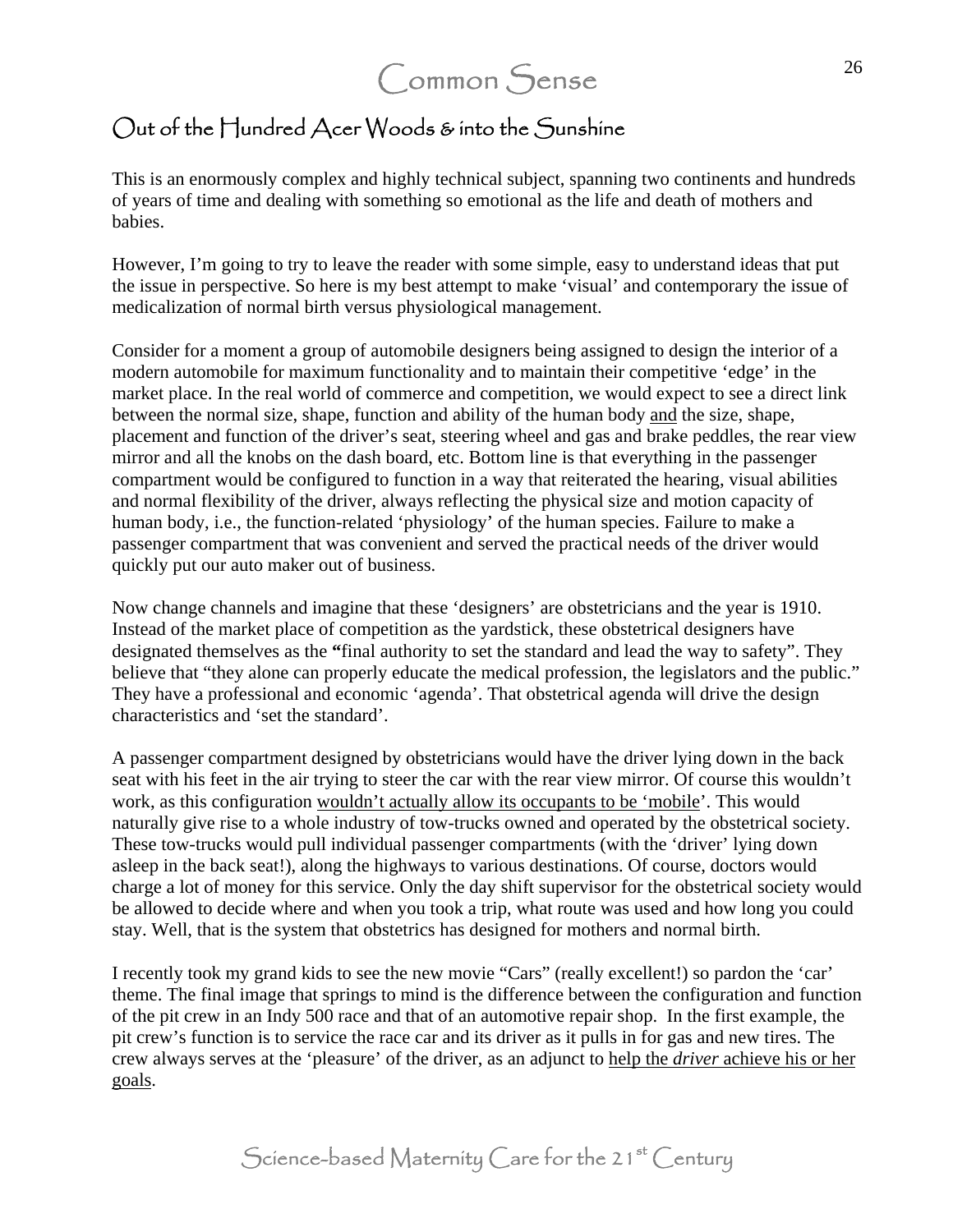In the second example, the auto repair shop and mechanic would assume that same Indy 500 race car was 'broken' and in need of being fixed. In this situation the car and driver immediately become the passive recipient of decisions made by others. The mechanic would then removed the 'driver', since s/he couldn't possible know anything about the specialized field of automotive repair and might get in the way of the experts. To be in complete control of the situation, the mechanic would also take the key out of the ignition and put the wheels put up on block so the car could no longer move. Everything about the physical environment, the course of events and all decisions would be determined by the mechanic, whose job would be to work on the inert automobile. The car's only role would be to sit there, jacked up on block and passively permitting auto shop employees to take turns looking under the hood and tinkering with its carburetor.

Both race car pit crews and auto mechanics are necessary in life and both provide valuable service to society. Both occupations have their challenges and rewards, both earn a respectable income. But it would be a crying shame to take a wonderfully functional Indy 500 automobile and treat it like a wreck. As for our original topic of normal birth and *appropriate* maternity, we reject the notion that normal birth is a biological 'wreck' that needs to be towed into a hospital room and put up on blocks so that doctors can 'tinker' with its innards. Such a conclusion is not validated by good science, it's not nice, it's not cost-effective and it's not right.

#### In Closing  $\sim$

We started with this observation and subsequent inquiry:

How short a time has passed since the period depicted in this book [The Cry and the Covenant], **when it was a radical idea to just wash your hands!** Would it have made any difference if all this hardware and technology were available then?"

- What about the equivalent diseases today? …
- **Is there an equivalent to "washing your hands" possible**?
- Would the reception of that equivalent be the same?
- Would our present level of technology make a difference,
- $\triangleleft$  Or is there something deeper here?
- **❖** Do computers change people and attitudes?

In the literal sense, washing your hands is now considered 'common sense'. However in the metaphoric sense, the obstetrical profession still harbors and holds tightly to an irrational mindset that rejects 'washing its hands'. They refuse to revisit theories and methods that have been in use for generations to see if they still square with the facts as known today. They have institutionalized ascribing *absolute value* to things of *relative worth*. The benefit of drugs and surgeries is relative, not absolute. In the face of life and limb threatening complications, they are valuable. However, the use of life-saving techniques in the absence of life-threatening circumstances is, of itself, lifethreatening.

Unfortunately, the answer is 'yes' to the question of whether "there is something deeper here". Neither *computers nor common sense* has been instrumental in changing the "people and attitudes" of organized medicine. Obstetrics will not "wash its hands" of its addiction to interventionist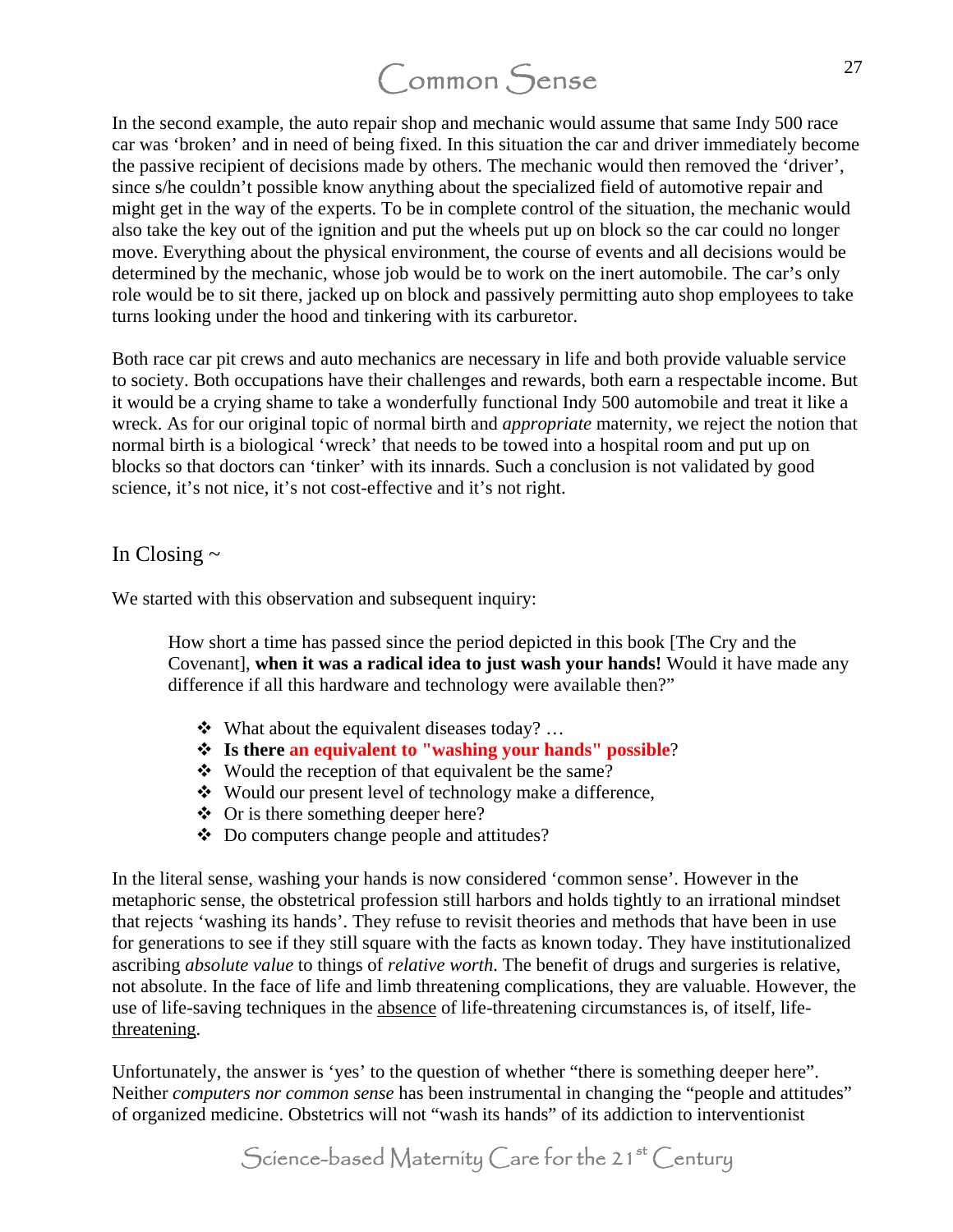obstetrical practice. The obstetrical profession has developed an "expert" system that **fails** *most* in the *very area* that it is **suppose to have the** *most mastery and expertise* -- preserving the health of already healthy mothers and babies. When provided with corrective information they consistently refuse to take corrective action, no less so now than in Dr. Semmelweis's day.

For healthy childbearing women in the  $21<sup>st</sup>$  century, the universal etiology for unnecessary and unnatural difficulties in normal birth is routine use of medically unnecessary and inappropriate obstetrical intervention, in combination with the obstetrical profession's failure to understand, respect or utilize appropriate physiological management – simple methods such as walking, one-onone labor support, right use of gravity, non-drug pain relief, etc. The jewel in this ignoble crown of medical excess, the lynch pin of it all, is the century-long custom of thinking about normal birth as a pathological process that needs to be 'cured' with a surgical procedure, which of course must be performed in an acute care institution by a specialist in obstetrical surgery.

In the last 25 years many of the most esoteric rituals surrounding the surgical procedure of childbirth have been dramatically relaxed. Labor and vaginal birth now take place in family-friendly 'birth' rooms and family members are permitted to be present. Control of the environment is relaxed and the most extreme of surgical garb, such as face masks, are not routinely used. But it is still billed and tightly controlled as a surgical procedure. Worse yet, the level of intervention is even higher than it was in 1910. The mother is typically harpooned to the bed with electronic leads, tubes and wires. The pernicious effect of this is called the 'cascade of obstetrical intervention'. The situation gets increasingly complex, things start to work against each other and eventually the mother will need even more complex forms of obstetrical intervention. Thirty percent of the time, this ends by moving the mother to a real operating room and performing Cesarean surgery.

Given the nature of the beast and the economic incentives to maintain the status quo, this situation will never 'fix' itself. None the less, any plan to make Cesarean into the standard for the 21 century fails the test of *common sense,* as well as that of *science*. It cannot be left to stand unopposed. The facts leave the obstetrical profession with no where to hide-- the **C-Section** rate two years ago was already **30%**.

In 2004, Cesarean surgery was the most commonly performed, most invasive, most risky of the top five procedures performed in American hospitals – a staggering **1.3 million** at an annual cost of **14.6 Billion dollars.** As the most frequently performed procedure, Cesarean is the *only one* that is a major operation. The second runner up was a relatively minor, non-surgical diagnostic procedure (endoscopy) preformed a mere 712,000 times a year. The other procedures are also minor or diagnostic -- cardiac catheterization, mechanical ventilation and angioplasty. Cesarean sticks out like a sore thumb – reproductive surgery performed on a healthy population of women.

When the statistics for Cesarean surgery are combined with episiotomy (35%) and instrumental delivery (forceps and vacuum extraction about 12%), an astonishing 75% of women are being exposed to the many hazards of surgical intervention. An operative rate of this magnitue confirms that the **introduction of harm has been institutionalized** and thus the obstetrical profession has fallen down in its most basic responsibility --- "**first, do no harm**".

Obstetrics is a profession that has lost its way. It cannot claim to be acting in society's best interest or to be a respectable scientific voice on these issues. Any population of free people that lets this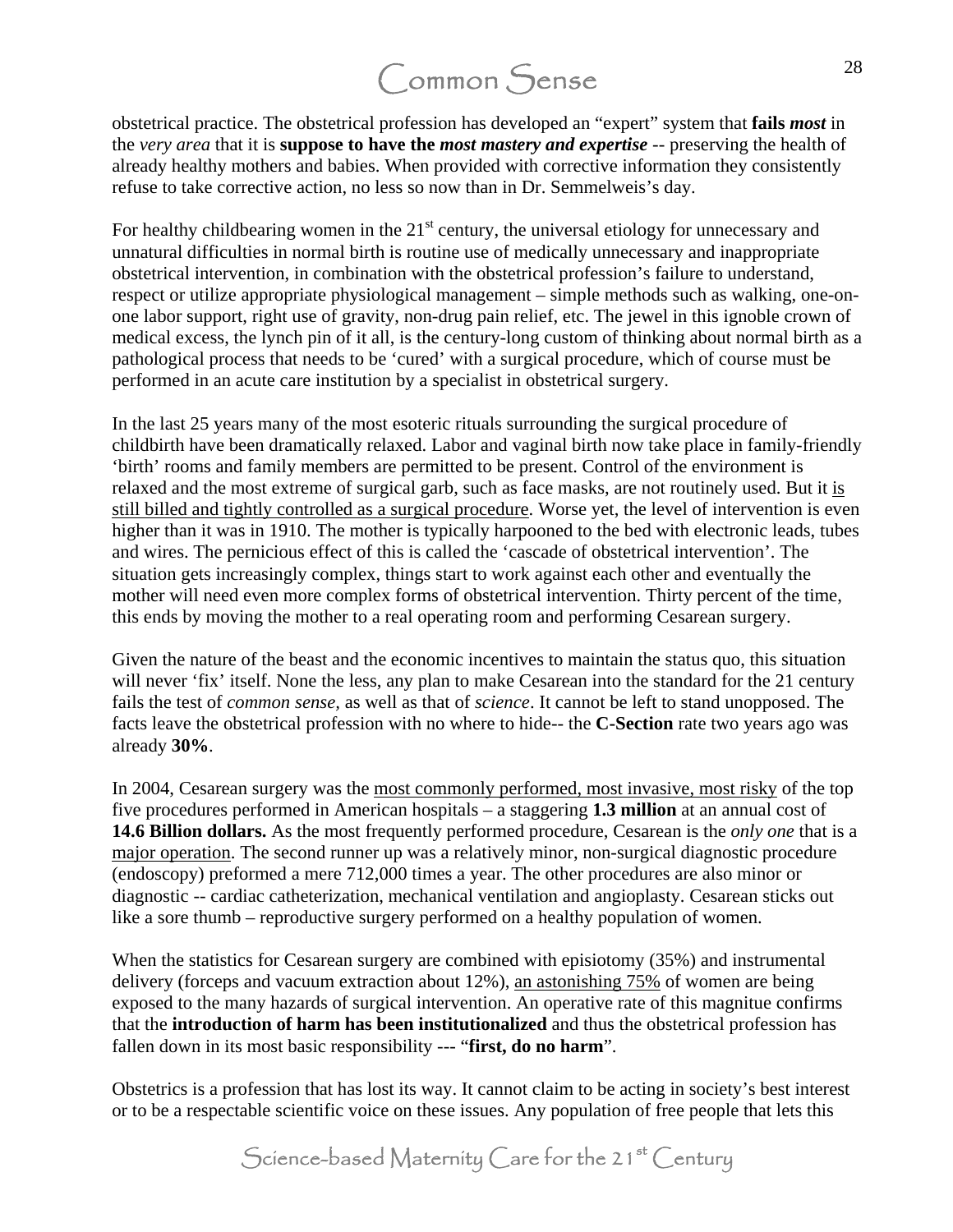condition go unnoticed or unchallenged deserves what it gets. Any form of journalism that goes alone with the gag is uninformed and un-informing and mere acting as a court jester for special interests.

However, many thoughtful, intelligent and patriotic American men and women *have noticed*. We are challenging the misguided use of science in the name of propriety goals. It offends both common sense and moral decency. We are calling for the reform of our national maternity care policy and the rehabilitation of our maternity care system, especially as provided to a healthy population. We insist that the institutionalized, systemized and state-sanctioned discrimination against midwives be ended and apologies made. We cannot exaggerate how important it is that the obstetrical profession go the 'extra mile' when providing care to the many women who have already been exposed to the hazards of Cesarean surgery. Unless the mother herself requests a repeat Cesarean in a subsequent pregnancy, her desire to have a physiologically managed labor and birth (VBAC), must be accommodated, even if it is more burdensome for the physician and the obstetrical system. Anything less is to add insult to injury.

We cannot and will not be satisfied with anything less than a science-based maternity care system, which integrates the best of obstetrical medicine with physiological management as the foremost standard of care. Common sense tells us that the public discourse must be changed. The time to do that is now. This requires an informative debate, designed to bring about an appropriate  $21<sup>st</sup>$  century science-based maternity care system that is faithful to the standard set by Hippocrates himself. "First, do no harm". Like washing your hands, it's just common sense.

#### The Original "Common Sense"

**Common Sense** was a pamphlet written by Thomas Payne during the American Revolutionary War and first published on January 10, 1776. It was key in the growth of popular support for independence from British rule. Thomas Jefferson took ideas from both this publication and from John Locke when writing the Declaration of Independence. It sold 600,000 copies to a population of 3 million, 20% of whom were slaves and 50 % were indentured servants.

#### Physiologically-sound practices & science-based principles of care include:

Continuity of care, Patience with nature, Social and emotional support, Mother-controlled environment (place) Provision for appropriate psychological privacy, Full-time presence of the primary caregiver during active labor Mother-directed activities, positions & postures for labor & birth